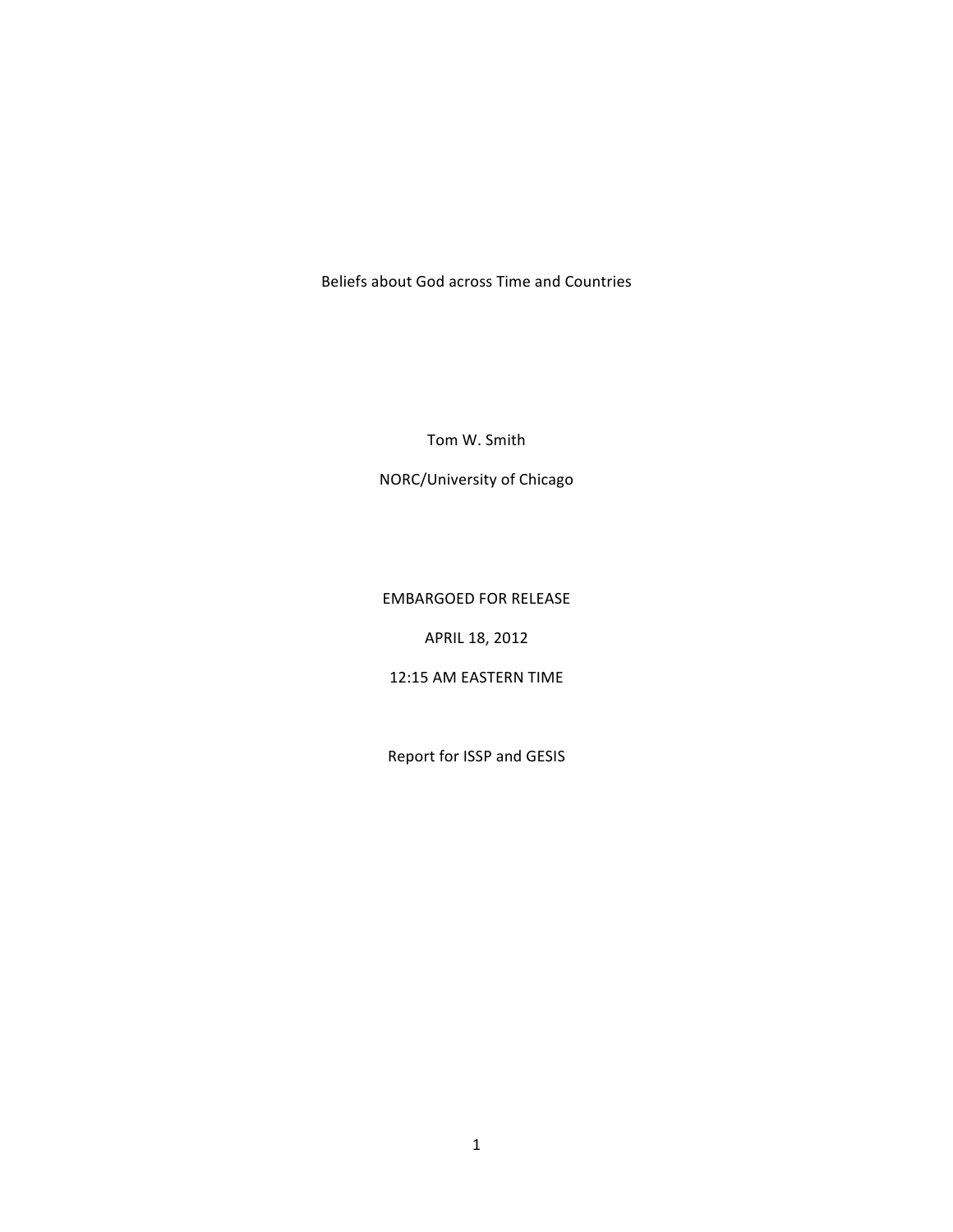#### Introduction

In 1966 the cover of Time magazine (April 8) asked the provocative question, "Is God Dead?" Three years later Time's cover (December 26, 1969) raised a new query, "Is God Coming Back to Life?" Social scientists have also waivered back and forth about the global state of religion and it likely future (Gorski and Altinordu, 2008). Standard secularization theory has argued that societies become less religious as they develop with education and the rise of science undermining both religious belief and religious practices (Kay, 1997; Voas, 2009). Others, while still finding a shift to secularization with development, have modified standard secularization theory. Norris and Inglehart (2011) argue that development reduces "existential insecurity" and this in turn lessens the demand for (or need for) religion. Others have argued that religion has been undergoing and will continue to undergo a transformation (such as a rise in spirituality alongside a weakening of organized religion, Smith, 2009), but not a clear decline. Still others see little secularizing trends (Greeley, 2003). The so-called supply-side school emphasizes the enduring demand for religion (Stark, 1999; Stark and Finke, 2000).

This paper focuses on one central, but relatively neglected, aspect of secularization and religious change, belief in God (Kay, 1997; Norris and Inglehart, 2012; Smith, 2009; Ziebertz, 2002). The international Social Survey Program (ISSP) has asked three questions focusing on belief in God (Appendix 1). The first covers six levels of belief which can be characterized as 1) atheists, 2) agnostics, 3) deists, 4) waivers, 5) weak believers, and 6) strong believers. The second question asks about changes in belief in God over the life course and consists of consistent atheists, current atheists – but former believers, current believers – but former atheists, and consistent believers. The third question is an agree/disagree" item asking about belief in a personal God (i.e. "a God who concerns himself with every human being personally").

The ISSP Religion studies covered 18 countries in 1991 (counting East and West Germany and Northern Ireland and Great Britain separately), 33 countries in 1998, and 42 countries in 2008. This paper analysis the 30 countries that were in at least two of the three ISSP rounds and appear in the 1991-2008 merged ISSP Religion file created by GESIS.

#### Cross-National Rakings of Belief in God

Table 1 shows the rank in 2008 on atheism (listed from high to low) and strong belief in God (listed from low to high). Atheism ranges from 52% in the former East Germany to less than 1% in the Philippines. Strong belief shows largely the reverse pattern falling from 84% in the Philippines to 4% in Japan (and second lowest at 8% in East Germany). Countries with high atheism (and low strong belief) tend to be ex-Socialist states and countries in northwest Europe. Countries with low atheism and high strong belief tend to be Catholic societies, especially in the developing world, plus the United States, Israel, and Orthodox Cyprus. In the case of Poland, it appears that its strong Catholicism trumps the secularizing influence of Socialism. There is also evidence that religious competition and/or religious conflict may stimulate higher belief. Belief is high In Israel which of course has a sharp conflict between Judaism and Islam, in Cyprus which in divided along religious and ethnic lines into Greek/Orthodox and Turkish/Muslim entities, and in Northern Ireland which is split between Protestant and Catholic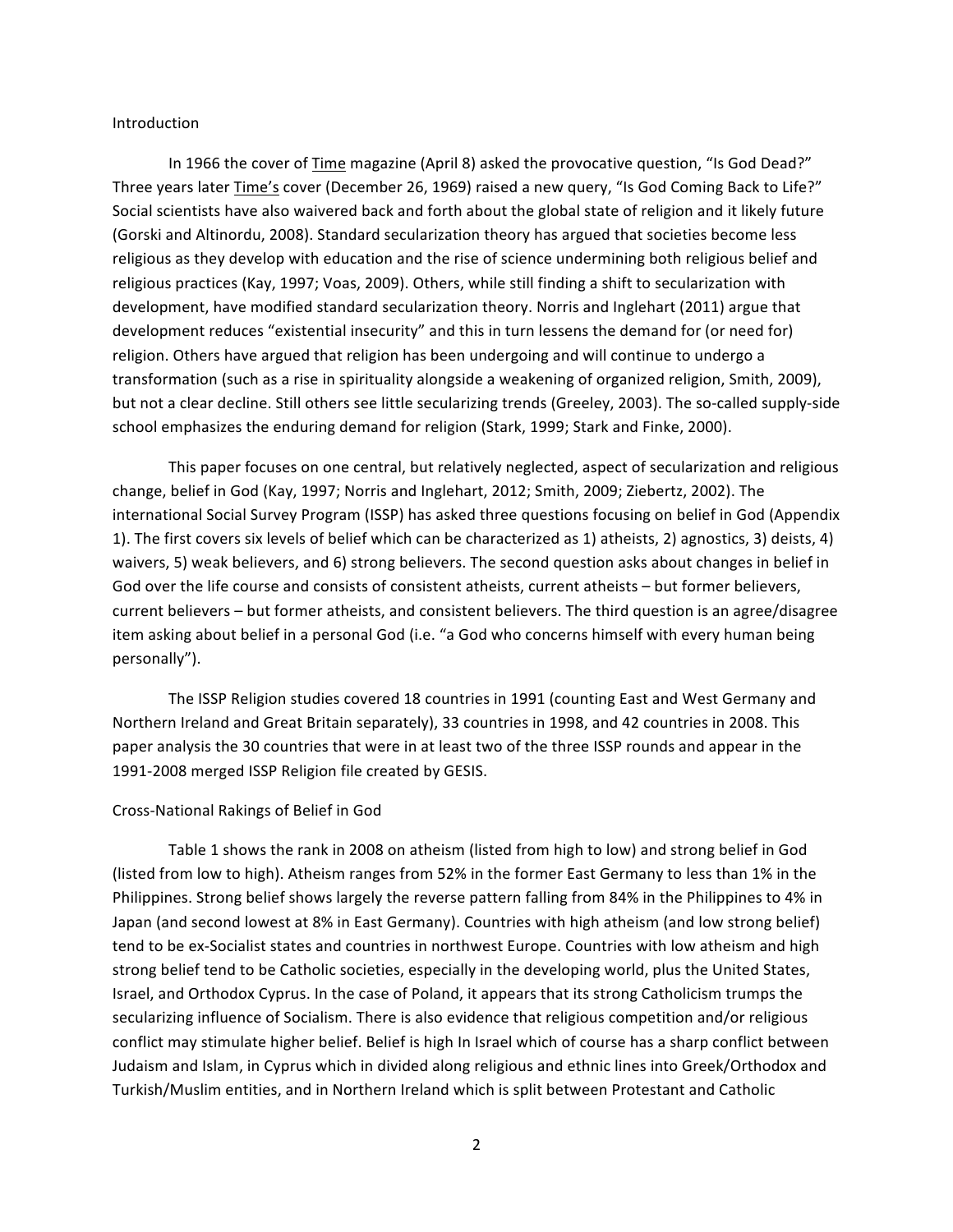communities and shows much higher belief levels than the rest of the United Kingdom. In the United States there is relatively little overt religious conflict, but intense religious competition across both major religions and denominations within Christianity. The one country that shows a low association between the level of atheism and strong belief is Japan. Japan ranked lowest on strong belief, but also in the lower half on atheism (a difference of 18 positions across the two rankings when the average difference in positions was only 2.7 places). Japan is distinctive among countries in having the largest number of people (32%) in the middle categories of believing sometimes and the agnostic, not knowing response. This pattern is consistent with a general Japanese response pattern of avoiding strong, extreme response options (Smith, 2004).

Table 2 shows belief in 2008 about changes in belief in God over time. The first column shows consistent atheists and runs from a high of 59% in East Germany down to 2% in Poland. The second column shows consistent believers ranging from 13% in East Germany to 94% in the Philippines. The reversed rankings are quite similar across almost all countries and closely match the pattern shown about belief in God in Table 1.

Table 3 shows that the percent believing in a personal God ("who concerns himself with every human being personally") rises from 8% in East Germany to 92% in the Philippines. Once again the rankings closely follow those in Tables 1 and 2.

Tables 4 and 5 combine the three measures of beliefs about God in one index. Table 4 shows strong, traditionalist believers on all three questions - those certain that God exist s who have always believed in God and who strongly agree that there is a personal God. Table 5 shows the opposite group, strong atheists - those who don't believe in God who have never believed in God and who strongly disagree that there is a personal God. Strong believers range from 60% in the Philippines down to 2.5% in East Germany, while strong atheists run from almost none (0.1%) in the Philippines to 46% in East Germany.

#### Changes in Belief in God over Time

Changes in belief in God have generally been modest in magnitude, but belief has tended to diminish over time. As Table 6A shows, the % saying they were atheists increased in 15 of 18 countries from 1991 to 2008 with an average increase of 1.7 percentage points. For 1998 to 2008, atheists grew in 23 of 30 countries for an average gain of 2.3 points. Conversely, as Table 6B indicates, certain belief in God declined in 14 of 18 countries from 1991 to 2008 with an average decrease of 2.4 points and from 1998 to 2008 loses occurred in 24 of 30 countries for a similar average decline of 2.4 points. Likewise, Table 6C shows that never believing in God rose in 14 of 17 countries from 1991 to 2008 for an average increase of 1.6 points and increased in 20 of 29 countries from 1998 to 2008 by an average gain of 2.2 points. As Table 6D indicates, the decline in belief in a personal God was somewhat weaker. From 1991 to 2008 it fell in 10 of 18 countries for an average drop of 0.8 points. For 1998 to 2008 belief in a personal God declined in 20 of 30 countries by an average of 2.0 points.

From 1991 to 2008, Israel, Russia, and Slovenia showed consistent movement towards greater belief (i.e. less atheists, less people never having believed in God, and more agreeing that there is a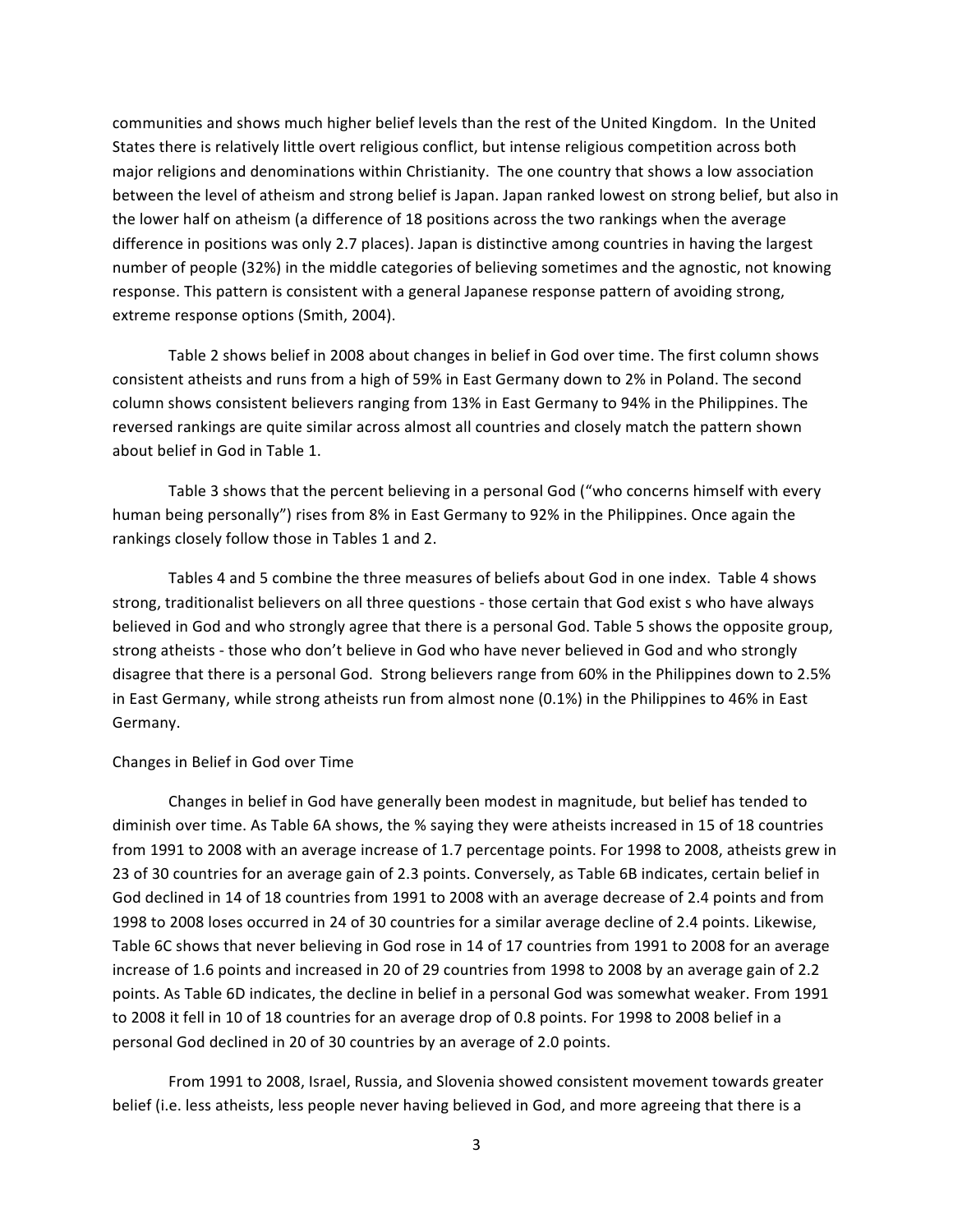personal God). Five countries had a mixed pattern with some measures moving towards and some away from belief (West Germany, Hungary, Italy, the Philippines, and the United States). Ten countries showed consistent decline in belief (Australia, Austria, East Germany, Great Britain, Ireland, the Netherlands, New Zealand, Northern Ireland, Norway, and Poland). For 1998 to 2008 five countries (West Germany, Israel, Japan, Russia, and Slovenia) showed consistent growth in belief. Nine countries (Denmark, East Germany, Hungary, the Philippines, Poland, Slovakia, Spain, Switzerland, and the United States) had a mixed pattern with movement (mostly small) in opposite directions. Sixteen countries showed decreases in belief on all measures.

While Russia and Slovenia showed consistent movement towards greater belief, counter to some other evidence of a general religious "revival" among ex-Socialist states (Norris and Inglehart, 2011; Smith, 2009), there is no general increase in belief in the former Soviet bloc. Across the four measures of change and eight countries, 12 showed movement in the religious direction and 20 away from belief. Most of the changes in either direction were small.

For Israel the religious shift may reflect the growing size of the orthodox Jewish and right-wing population and the relative decline of the more secular and leftist segment in Israeli society (Rebhun and Waxman, 2004). The original Zionist movement that re-established Israel was of course "religious" since it was a "Jewish" movement, but the movement had a strong secular and Socialist component to it. That orientation seems to have diminished in recent decades and been supplanted by a more overtly religious perspective.

Another way of looking at change over time is to look at the item on consistency in beliefs about God over one's lifetime. Table 7 compares those shifting towards faith ("I believe in God now, but I didn't use to.") with those moving away from belief ("I don't believe in God now, but I used to."). In 2008 there was a net gain in belief across the life course in 12 countries and a decline in 17 countries. The gains averaged 4.1 points and the losses -7.0 points for an overall change of -2.4 points.

#### Cross-National Differences across Age Groups

Table 8A shows that in 2008 in 29 of 30 countries certain belief in God increased with age. The average increase from those 27 and younger to those 68+ was 20.0 points. Similarly, Table 8B indicates that in 2008 in 27 of 30 countries never believing in God fell with age. The average decrease was 13.7 points. Likewise, agreeing that there is a personal God increased with age in 2008 in 28 of 30 countries by an average of 15.8 points. Overall, belief increased with age in 83 of 89 comparisons (93%) and averaged +16.5 across the three measures. Only one country, Israel, showed a consistent reversed pattern with belief declining with age by an average of -13.1 points. The Philippines, Russia, and Japan each had a single negative association with age, but across all three measured showed increased belief with age.

Looking at the differences across adjoining age groups shows that the largest increases were most often between the 58-67 year olds and those 68+ (Having biggest difference Lt 28 to 28-37 18.5%; 28-37 to 38-47 9.0%; 38-47 to 58-67 20.2%, and 57-68 to 68+ 42.7%). This suggests that belief in God is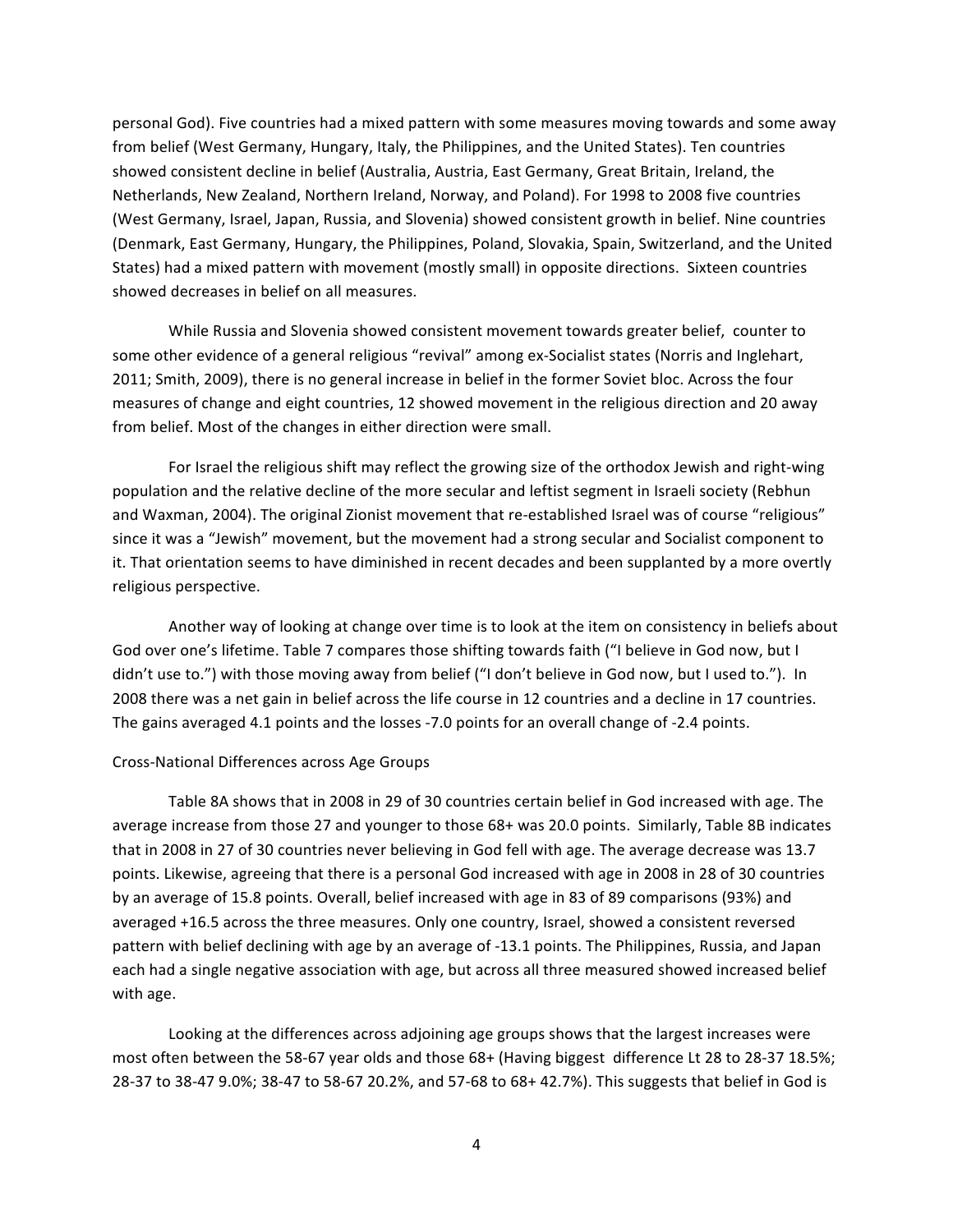especially likely to increase among the oldest groups, perhaps in response to the increasing anticipation of mortality occurring.

A comparison was also carried out of changes across time with cohort. It showed little clear indication overall of either aging or cohort effects. Across the five cohorts that could be tracked from 1998 to 2008 certain belief in God decreased in 64 instances and increased in 86 cases. Decreases and increases were exactly balanced (50% each) for the three cohorts under age 48 in 1998. Increases then grew to 63% for the 48-57 cohort in 1998, to 73% for the 58-67 cohort in 1998. This interaction further supports the idea that there is an aging effect in which belief increases as the anticipation of morality rises. But there is also some evidence of a cohort effect. Comparison of the entering cohorts (less than 28) in 1998 and 2008 indicates lower belief in 2008 than in 1998 in 77% of the countries; an average decline of 2.5 points. This suggests that new cohorts are starting adulthood with lower belief than earlier entering cohorts, perhaps due to growing secularization over time.

It is noteworthy that of the only three countries that had increases in overall belief on all three measures (Israel, Russia, and Slovenia), they were also the only countries that had increases in belief across all cohorts.

#### **Conclusion**

Belief in God has decreased in most countries, but the declines are quite modest especially when calculated on a per annum basis. It is only the repetition of the modest declines across measures and countries that makes the case for a general diminution in belief in God. This is further illustrated by the situation in the United States. Belief in God remains high, but has slowly eroded from the 1950s to the present (Chaves, 2011; Smith, 2009 & 2012). If the modest, general trend away from belief in God continues uninterrupted, it will accumulate to larger proportions and the atheism that is now prominent mainly in northwest Europe and some ex-Socialist states may spread more widely. But it is also possible that the pro-belief "exceptions" (Russia, Slovenia, and Israel) may become more widespread and belief may make more of a general rebound perhaps in response to a growth in "existential insecurity," from a nationalistic, in-group growth in religious identity (e.g. Arab, Islamic movements, Hindu nationalism, etc.), or from some other societal impetus.

While the age-group differences suggest the possibility of changes across cohorts that represent larger, more widespread, and longer-term declines in belief in God, these figures confound cohort and aging effects and the analysis suggests that a substantial component of the age-group differences results from aging effects rather than from changes across cohorts. This is supported by earlier analysis of church attendance and religious identification that indicates aging/life-cycle effects (Smith, 2009).

While there is a modest, general shift away from belief in God, there is enormous variation across countries in the level of believers, atheists, and intermediate groups. Certitude that God exists ranges from 84% in the Philippines to 4% in Japan and conversely atheism rises from less that 1% in the Philippines to 52% in the East Germany. Similarly, strong believers run from 60% in the Philippines down to 2.5% in East Germany, while strong atheists rise from nearly zero in the Philippines to 46% in East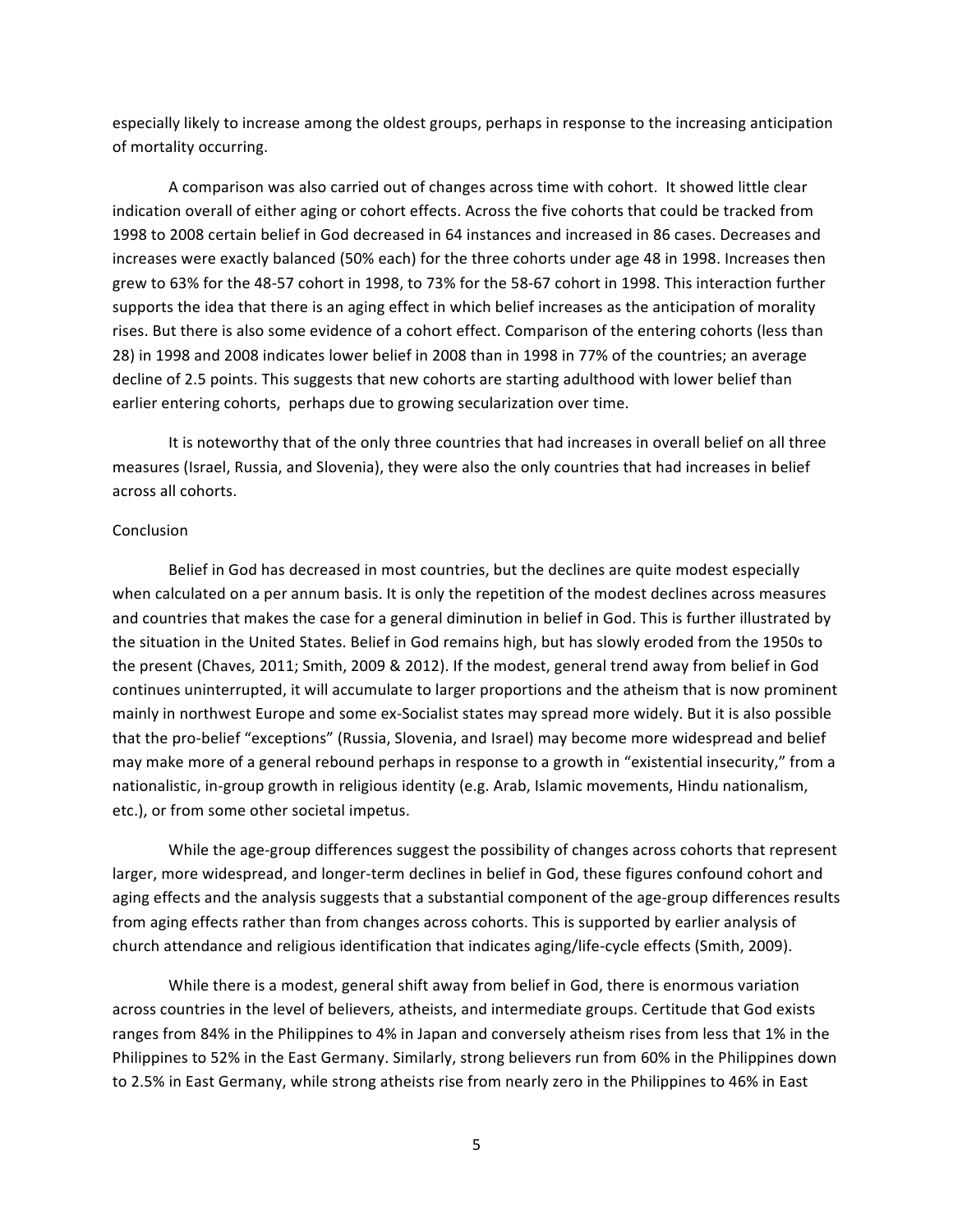Germany. Even within the former Socialist states, the range is enormous with East Germany of course anchoring the secular pole and Poland near the top for believers.

Thus, while there is a drift towards lesser belief in god consistent with secularization theory the changes are modest in magnitude and mixed in scope. Countries have shown and are likely to continue to show huge differences in levels and trends about belief in God and a homogenization of belief (or disbelief) is unlikely to occur in the foreseeable future.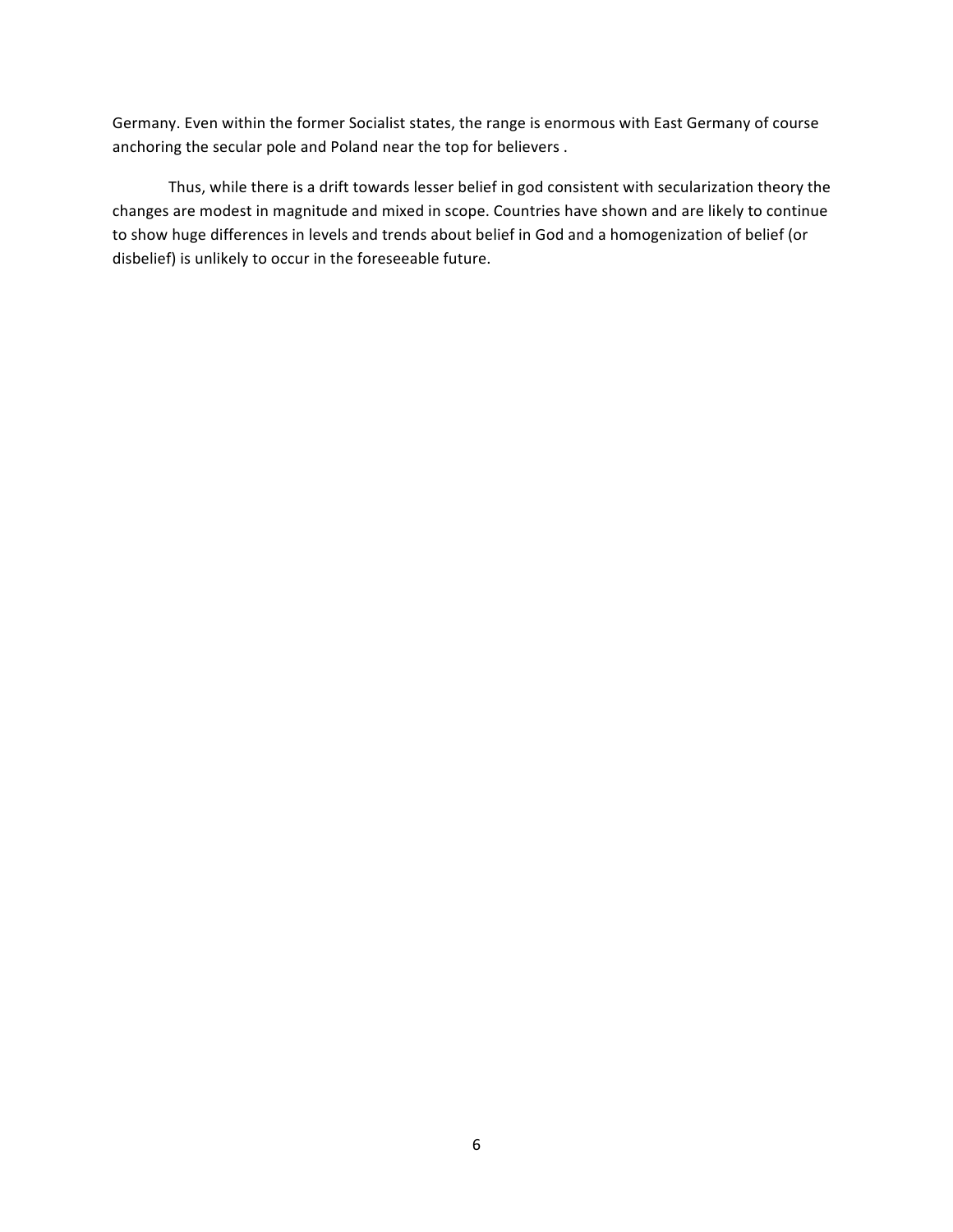## Countries Ranked on Atheism and Strong Belief in God (2008)

| Country              | % I don't believe<br>Country |                      | % I know God      |  |  |
|----------------------|------------------------------|----------------------|-------------------|--|--|
|                      | in God.                      |                      | really exists and |  |  |
|                      |                              |                      | I have no doubts  |  |  |
|                      |                              |                      | about it.         |  |  |
|                      |                              |                      |                   |  |  |
| Germany (East)       | 52.1                         | Japan                | 4.3               |  |  |
| Czech Republic       | 39.9                         | Germany (East)       | 7.8               |  |  |
| France               | 23.3                         | Sweden               | 10.2              |  |  |
| The Netherlands      | 19.7                         | Czech Republic       | 11.1              |  |  |
| Sweden               | 19.3                         | Denmark              | 13.0              |  |  |
| Latvia               | 18.3                         | Norway               | 14.8              |  |  |
| <b>Great Britain</b> | 18.0                         | France               | 15.5              |  |  |
| Denmark              | 17.9                         | <b>Great Britain</b> | 16.8              |  |  |
| Norway               | 17.4                         | The Netherlands      | 21.2              |  |  |
| Australia            | 15.9                         | Austria              | 21.4              |  |  |
| Hungary              | 15.2                         | Latvia               | 21.7              |  |  |
| Slovenia             | 13.2                         | Hungary              | 23.5              |  |  |
| New Zealand          | 12.6                         | Slovenia             | 23.6              |  |  |
| Slovakia             | 11.7                         | Australia            | 24.9              |  |  |
| Germany (West)       | 10.3                         | Switzerland          | 25.0              |  |  |
| Spain                | 9.7                          | New Zealand          | 26.4              |  |  |
| Switzerland          | 9.3                          | Germany (West)       | 26.7              |  |  |
| Austria              | 9.2                          | Russia               | 30.5              |  |  |
| Japan                | 8.7                          | Spain                | 38.4              |  |  |
| Russia               | 6.8                          | Slovakia             | 39.2              |  |  |
| Northern Ireland     | 6.6                          | Italy                | 41.0              |  |  |
| Israel               | 6.0                          | Ireland              | 43.2              |  |  |
| Italy                | 5.9                          | Northern Ireland     | 45.6              |  |  |
| Portugal             | 5.1                          | Portugal             | 50.9              |  |  |
| Ireland              | 5.0                          | Cyprus               | 59.0              |  |  |
| Poland               | 3.3                          | <b>United States</b> | 60.6              |  |  |
| <b>United States</b> | 3.0                          | Poland               | 62.0              |  |  |
| Chile                | 1.9                          | Israel               | 65.5              |  |  |
| Cyprus               | 1.9                          | Chile                | 79.4              |  |  |
| The Philippines      | 0.7                          | The Philippines      | 83.6              |  |  |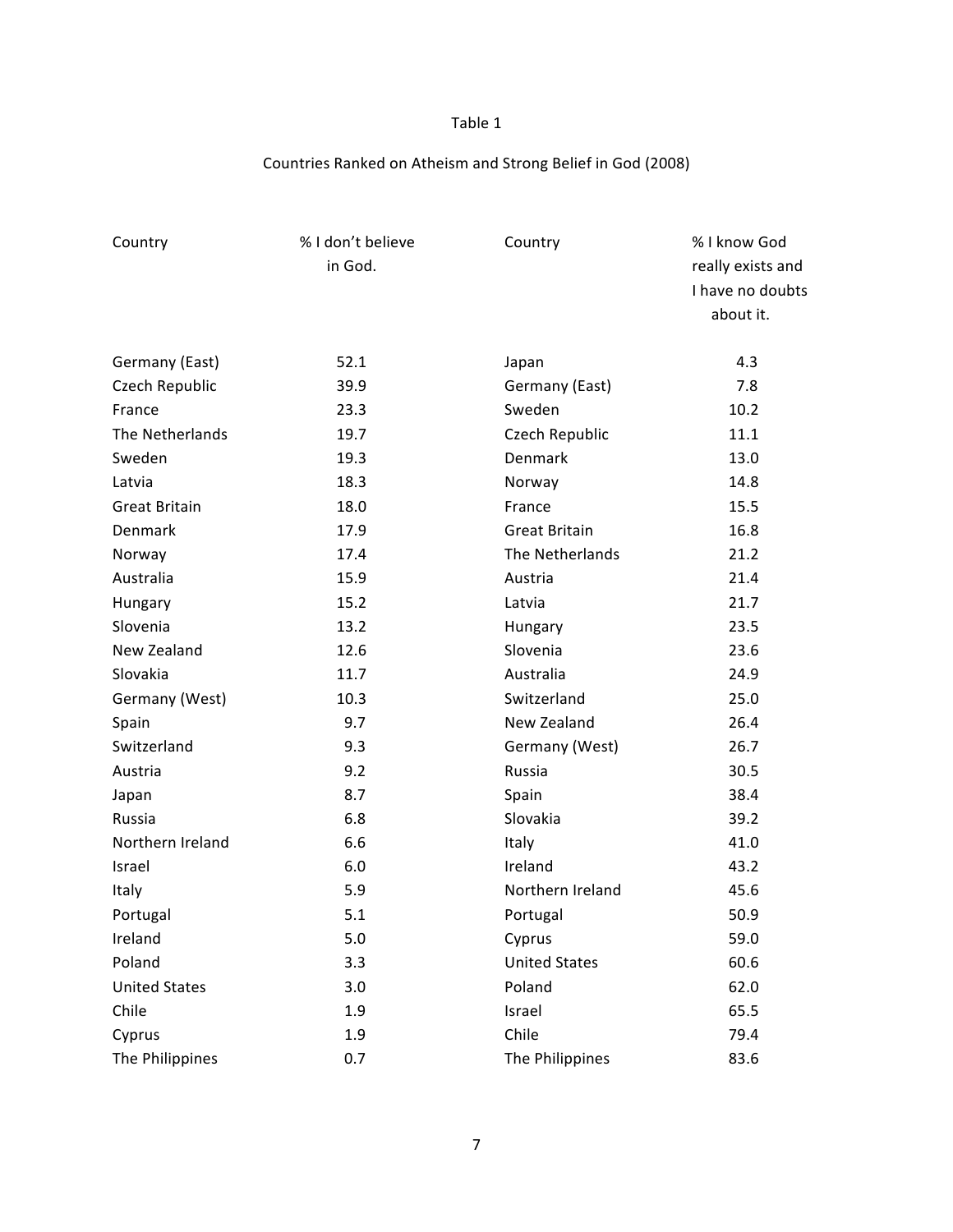## Belief in God Over Time (2008)

| Country              | I don't believe in | Country              | I believe in God |
|----------------------|--------------------|----------------------|------------------|
|                      | God and I never    |                      | now and I always |
|                      | have.              |                      | have.            |
|                      |                    |                      |                  |
| Germany (East)       | 59.4               | Germany (East)       | 13.2             |
| Czech Republic       | 51.2               | Czech Republic       | 19.7             |
| Sweden               | 32.0               | Japan                | 25.0             |
| Latvia               | 29.5               | Sweden               | 25.5             |
| Japan                | 27.2               | France               | 28.9             |
| Norway               | 25.5               | Norway               | 35.6             |
| The Netherlands      | 24.7               | Latvia               | 36.1             |
| Denmark              | 24.3               | Denmark              | 36.5             |
| France               | 24.3               | <b>Great Britain</b> | 36.7             |
| Hungary              | 23.1               | Russia               | 37.3             |
| New Zealand          | 21.1               | New Zealand          | 37.9             |
| Australia            | 20.6               | Hungary              | 39.0             |
| <b>Great Britain</b> | 20.0               | Australia            | 39.1             |
| Slovenia             | 19.1               | The Netherlands      | 39.8             |
| Slovakia             | 14.2               | Switzerland          | 47.8             |
| Switzerland          | 12.4               | Slovenia             | 47.9             |
| Russia               | 10.9               | Slovakia             | 51.4             |
| Germany (West)       | 9.2                | Germany (West)       | 54.2             |
| Israel               | 8.6                | Spain                | 67.4             |
| Spain                | 8.4                | Ireland              | 70.6             |
| Italy                | 7.4                | Northern Ireland     | 71.4             |
| Portugal             | 5.5                | Italy                | 72.1             |
| Northern Ireland     | 4.6                | Israel               | 73.2             |
| <b>United States</b> | 4.4                | Cyprus               | 76.5             |
| Ireland              | 3.3                | Portugal             | 78.9             |
| Cyprus               | 2.4                | Poland               | 80.2             |
| The Philippines      | 2.1                | <b>United States</b> | 80.8             |
| Chile                | 2.0                | Chile                | 87.9             |
| Poland               | 1.9                | The Philippines      | 93.5             |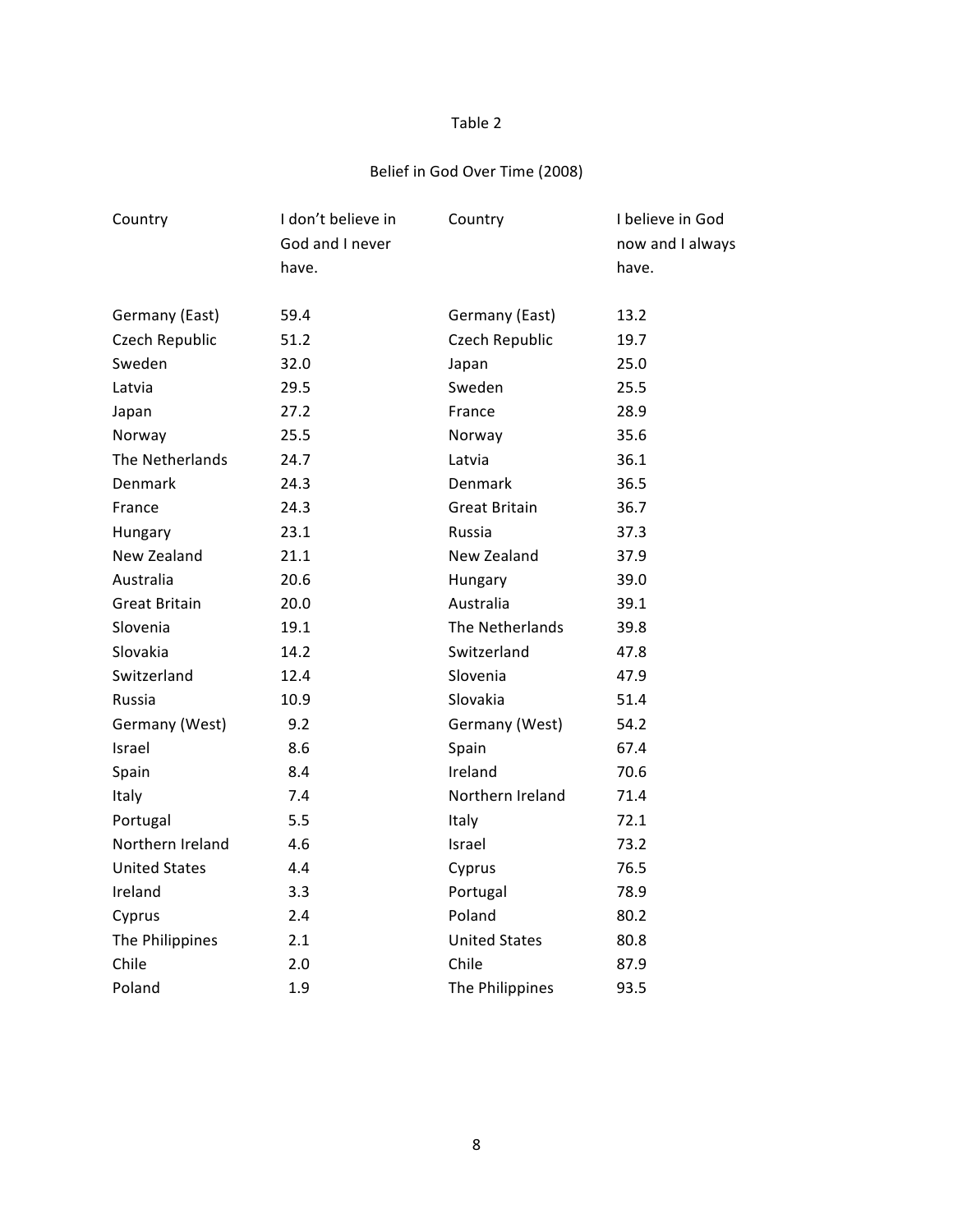## Believing in a Personal God (2008)

% Agreeing

| Germany (East)       | 8.2  |
|----------------------|------|
| Czech Republic       | 16.1 |
| France               | 18.7 |
| Sweden               | 19.1 |
| Japan                | 24.0 |
| The Netherlands      | 24.4 |
| Norway               | 25.7 |
| <b>Great Britain</b> | 26.9 |
| Slovenia             | 26.9 |
| Austria              | 27.4 |
| Denmark              | 28.2 |
| Australia            | 28.5 |
| Hungary              | 30.9 |
| Germany (West)       | 32.0 |
| New Zealand          | 34.2 |
| Latvia               | 38.1 |
| Spain                | 39.1 |
| <b>Russia</b>        | 40.8 |
| Switzerland          | 45.0 |
| Slovakia             | 51.0 |
| Italy                | 54.0 |
| Cyprus               | 55.8 |
| Portugal             | 58.1 |
| Northern Ireland     | 59.5 |
| Poland               | 59.6 |
| Ireland              | 64.1 |
| Israel               | 66.5 |
| <b>United States</b> | 67.5 |
| Chile                | 71.8 |
| The Philippines      | 91.9 |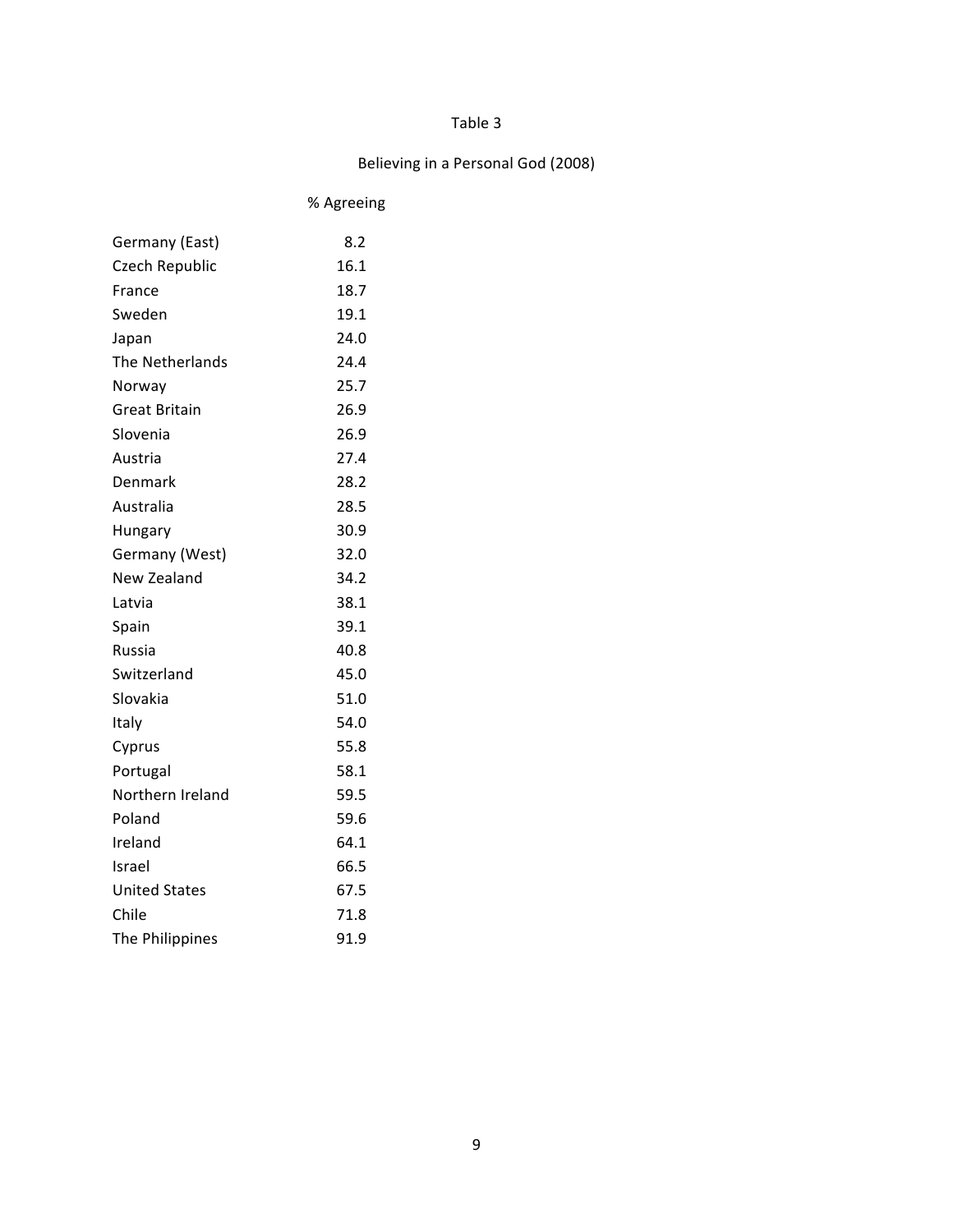# Strong Believers in God, 2008<sup>a</sup>

| The Philippines      | 60.2 |
|----------------------|------|
| Israel               | 38.0 |
| <b>United States</b> | 35.0 |
| Cyprus               | 30.5 |
| Chile                | 29.0 |
| Slovakia             | 28.4 |
| Northern Ireland     | 25.8 |
| Poland               | 23.6 |
| Portugal             | 18.9 |
| Ireland              | 17.8 |
| Italy                | 16.7 |
| New Zealand          | 16.7 |
| Russia               | 16.4 |
| Australia            | 15.9 |
| Spain                | 13.2 |
| Denmark              | 12.7 |
| Norway               | 11.2 |
| Switzerland          | 11.2 |
| The Netherlands      | 11.0 |
| Germany, West        | 10.9 |
| <b>Great Britain</b> | 10.3 |
| France               | 9.9  |
| Hungary              | 9.6  |
| Slovenia             | 7.9  |
| Sweden               | 7.1  |
| Latvia               | 6.9  |
| Czech Republic       | 5.8  |
| Japan                | 3.3  |
| Germany, East        | 2.5  |

<sup>a</sup>=% Certain God exists; Always believed in God; and Strongly agree there is a personal God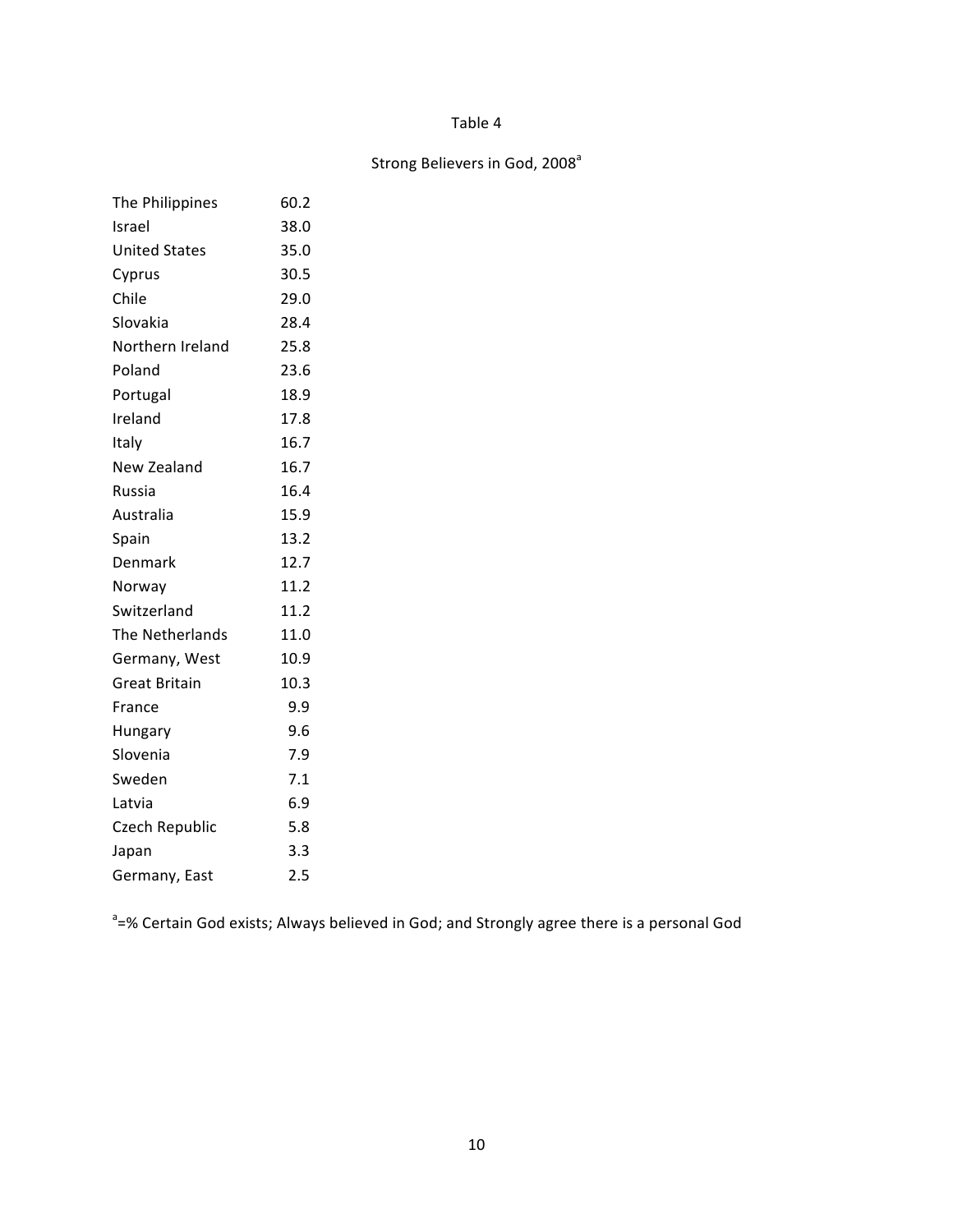## Strong Atheists, 2008<sup>a</sup>

| Germany, East        | 46.1 |
|----------------------|------|
| Czech Republic       | 26.2 |
| France               | 19.3 |
| Sweden               | 18.4 |
| Denmark              | 16.7 |
| Norway               | 15.9 |
| The Netherlands      | 15.3 |
| Hungary              | 12.6 |
| <b>Great Britain</b> | 11.2 |
| Slovenia             | 10.5 |
| Australia            | 9.7  |
| Slovakia             | 8.6  |
| New Zealand          | 8.5  |
| Latvia               | 8.2  |
| Japan                | 7.6  |
| Russia               | 6.4  |
| Germany, West        | 4.9  |
| Spain                | 3.6  |
| Switzerland          | 3.6  |
| Israel               | 3.3  |
| Northern Ireland     | 2.6  |
| Portugal             | 2.5  |
| Ireland              | 1.9  |
| Italy                | 1.7  |
| <b>United States</b> | 1.2  |
| Cyprus               | 1.1  |
| Chile                | 0.6  |
| Poland               | 0.5  |
| The Philippines      | 0.1  |

<sup>a</sup>% Don't believe in God; Never believed in God; and Strongly disagree there is a personal God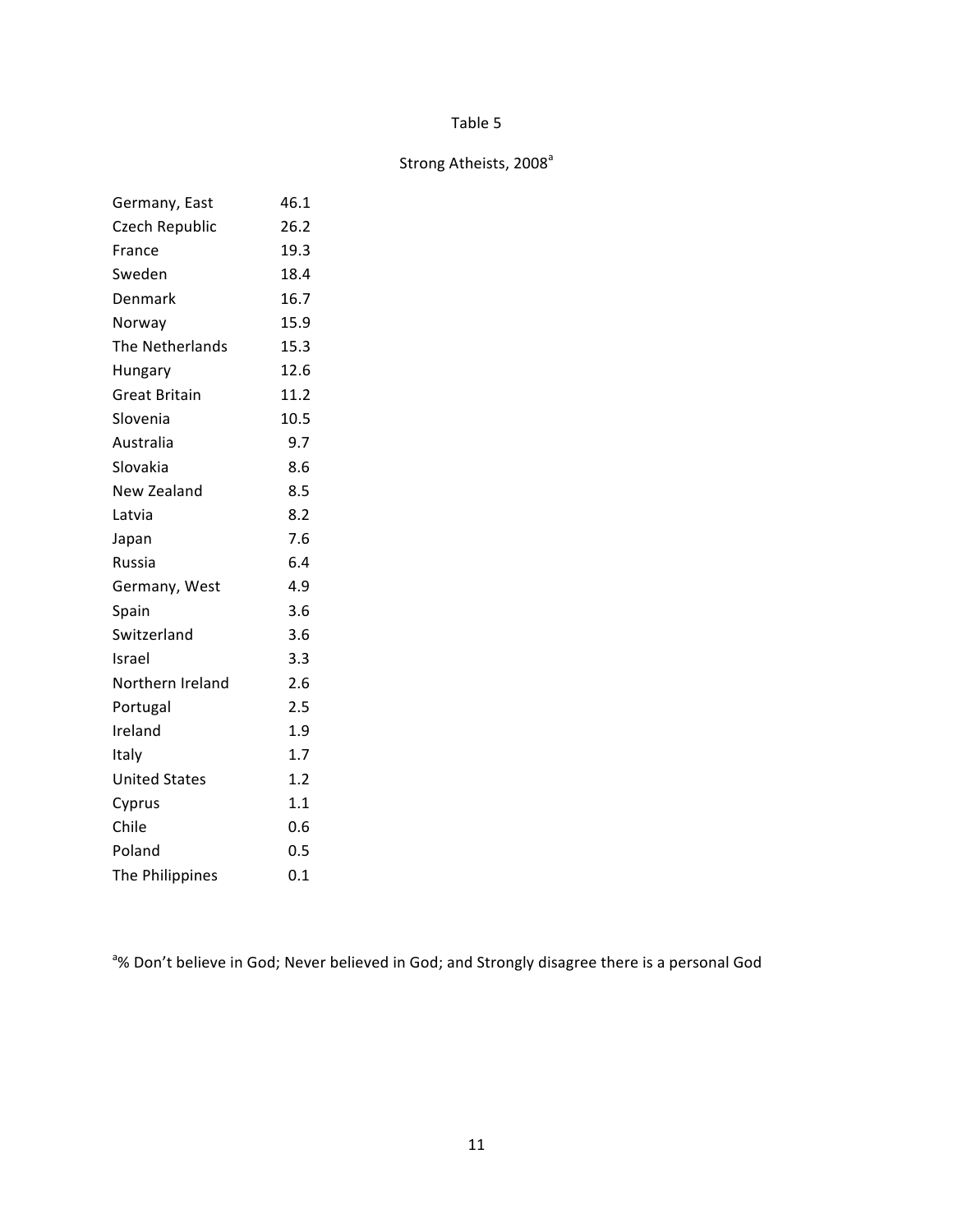# Changes in Belief in God over Time

### A. % Atheist

|                      | 1991-2008             | 1998-2008                       |
|----------------------|-----------------------|---------------------------------|
|                      |                       |                                 |
| Australia            | $+7.3$                | $+ 6.4$                         |
| Austria              | $+ 5.1$               | $+2.0$                          |
| Chile                | ----                  | $+ 0.1$                         |
| Cyprus               |                       | $+ 0.3$                         |
| Czech Republic       |                       | $+18.4$                         |
| Denmark              | ----                  | $+3.4$                          |
| France               | ----                  | $+ 5.6$                         |
| Germany (East)       | $+3.4$                | 1.7<br>$\overline{\phantom{0}}$ |
| Germany (West)       | $+ 0.1$               | 1.9                             |
| <b>Great Britain</b> | $+7.8$                | $+8.1$                          |
| Hungary              | $+2.9$                | $+1.0$                          |
| Ireland              | $+3.0$                | $+2.4$                          |
| Israel               | 9.6<br>$\overline{a}$ | 1.8<br>$\overline{\phantom{a}}$ |
| Italy                | $+3.2$                | $+ 1.7$                         |
| Japan                | $---$                 | 1.8<br>$\overline{\phantom{0}}$ |
| Latvia               | ----                  | $+9.1$                          |
| The Netherlands      | $+3.7$                | $+2.6$                          |
| New Zealand          | $+4.9$                | $+4.8$                          |
| Northern Ireland     | $+ 5.1$               | $+3.0$                          |
| Norway               | $+7.9$                | $+ 5.8$                         |
| The Philippines      | $+ 0.3$               | $+ 0.1$                         |
| Poland               | $+1.3$                | $+ 1.0$                         |
| Portugal             | $---$                 | $+2.7$                          |
| Russia               | $-11.7$               | $-11.7$                         |
| Slovakia             | ----                  | $+ 0.7$                         |
| Slovenia             | $-5.2$                | 0.3<br>$\overline{\phantom{0}}$ |
| Spain                |                       | $+ 1.2$                         |
| Sweden               | ----                  | $+2.6$                          |
| Switzerland          |                       | $+ 5.2$                         |
| <b>United States</b> | $+ 0.7$               | 0.1                             |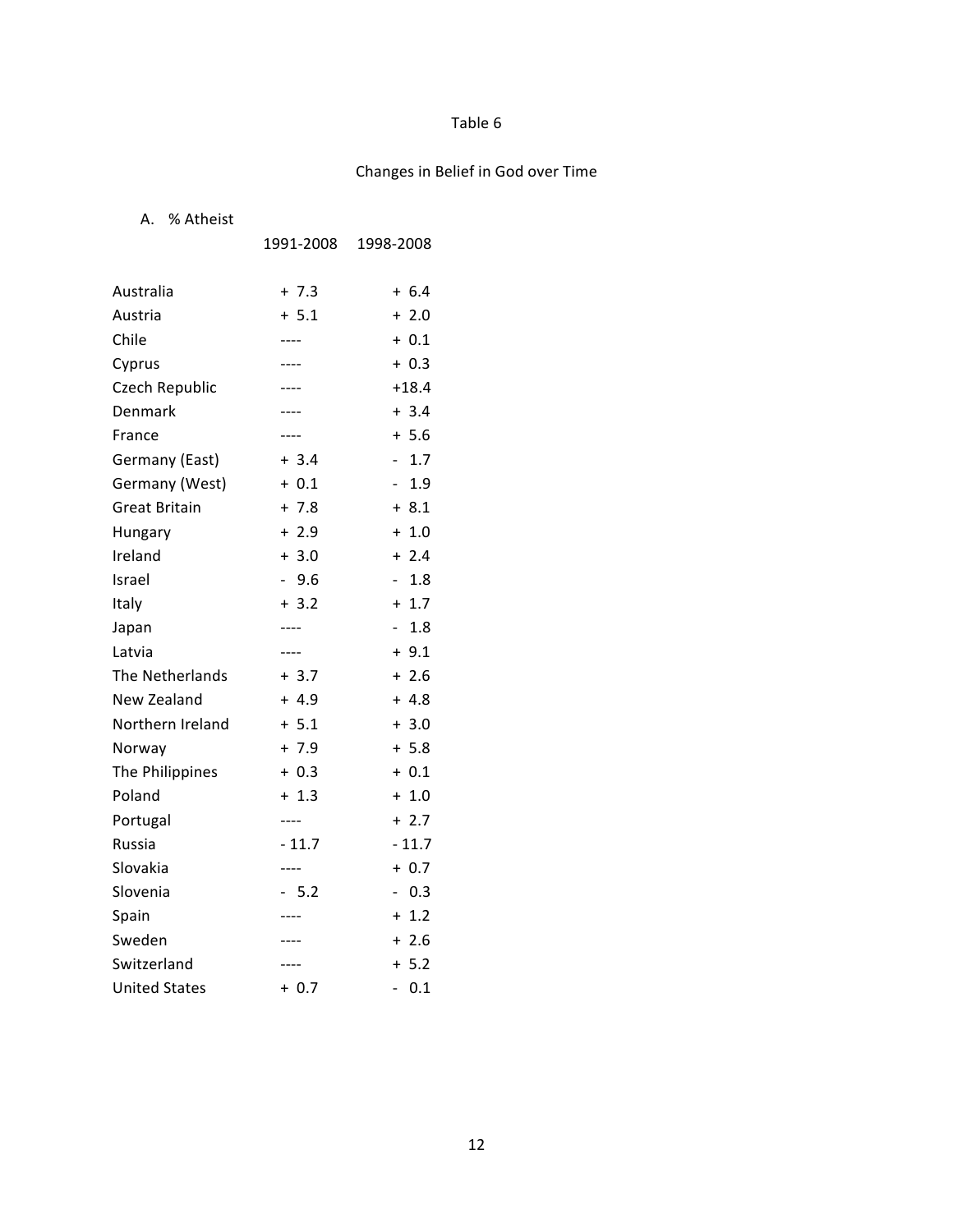# Table 6 (continued)

### B. % Certain that God Exists

|                      | 1991-2008 | 1998-2008 |
|----------------------|-----------|-----------|
|                      |           |           |
| Australia            | $-5.1$    | 1.6       |
| Austria              | $-6.5$    | $-10.6$   |
| Chile                | ----      | $-1.0$    |
| Cyprus               |           | $-6.0$    |
| Czech Republic       | ----      | $-6.8$    |
| Denmark              | ----      | $-0.4$    |
| France               |           | $-5.8$    |
| Germany (East)       | $-1.4$    | $-1.5$    |
| Germany (West)       | $+0.6$    | $+3.3$    |
| Great Britain        | $-6.4$    | $-4.7$    |
| Hungary              | $-7.0$    | $-2.9$    |
| Ireland              | $-15.4$   | $-0.7$    |
| Israel               | $+23.0$   | $+6.7$    |
| Italy                | $-10.5$   | $-6.7$    |
| Japan                | ----      | $+0.4$    |
| Latvia               | ----      | $-1.1$    |
| The Netherlands      | $-3.3$    | $-5.0$    |
| New Zealand          | $-2.5$    | - 4.0     |
| Northern Ireland     | $-15.2$   | $-4.9$    |
| Norway               | $-4.7$    | $-3.5$    |
| The Philippines      | $-2.2$    | $+ 5.5$   |
| Poland               | $-5.0$    | $-5.5$    |
| Portugal             | $---$     | $-9.4$    |
| Russia               | $+17.3$   | $+6.9$    |
| Slovakia             | $---$     | $-1.3$    |
| Slovenia             | $+2.7$    | $-1.7$    |
| Spain                |           | - 7.0     |
| Sweden               | ----      | $-2.0$    |
| Switzerland          | ----      | $-1.6$    |
| <b>United States</b> | $-0.8$    | $+0.2$    |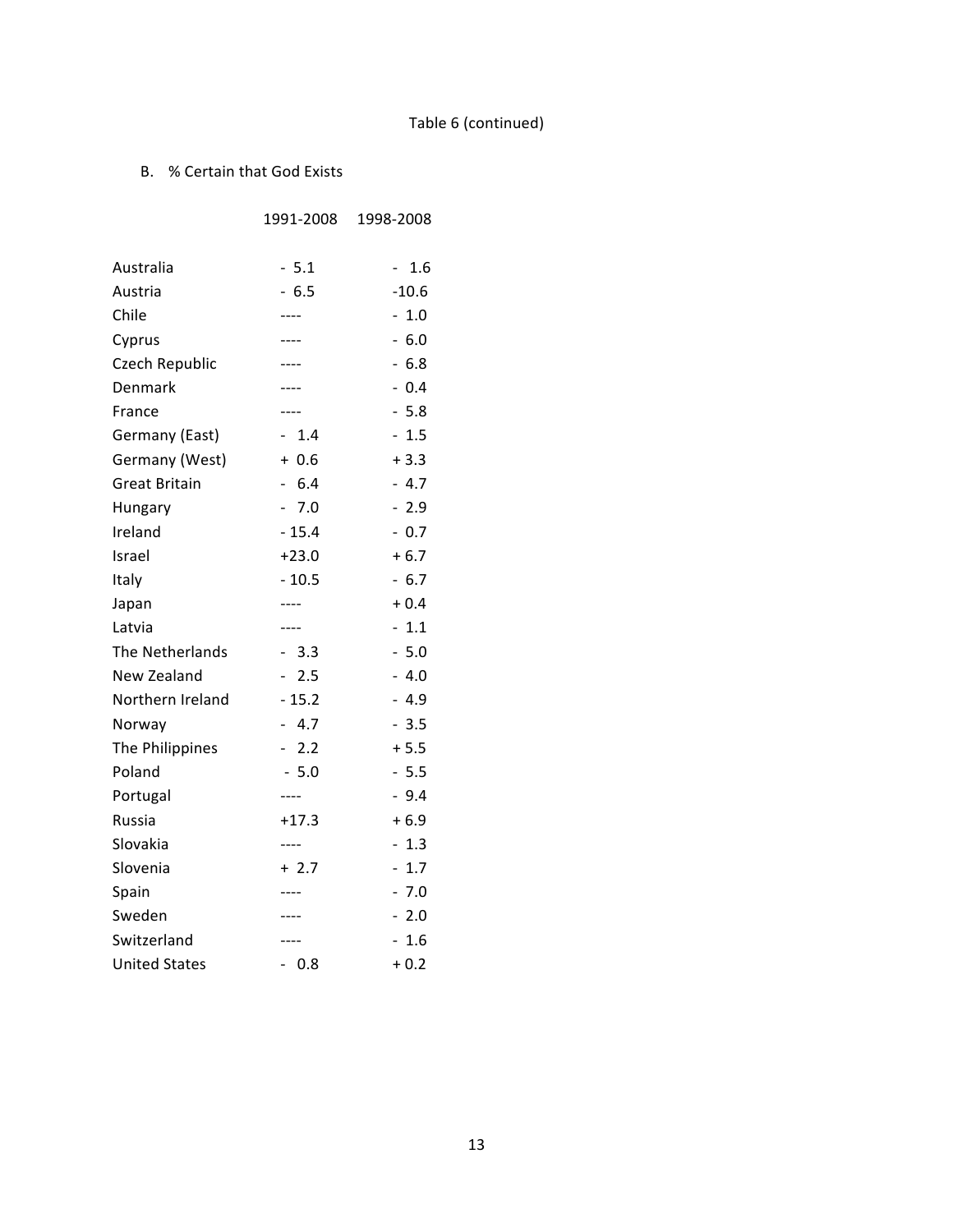# Table 6 (continued)

### C. % Never Believed in God

|                      | 1991-2008           | 1998-2008                           |
|----------------------|---------------------|-------------------------------------|
| Australia            | $+10.3$             | + 8.9                               |
| Austria              | ----                | ----                                |
| Chile                | ----                | $+ 0.0$                             |
| Cyprus               |                     | $+ 1.5$                             |
| Czech Republic       |                     | $+18.6$                             |
| Denmark              | ----                | 1.6<br>$\sim$                       |
| France               |                     | $+ 3.3$                             |
| Germany (East)       | $+9.9$              | $+3.1$                              |
| Germany (West)       | $+ 0.1$             | 3.5<br>$\sim$                       |
| <b>Great Britain</b> | $+8.4$              | $+ 6.8$                             |
| Hungary              | $+2.7$              | $+ 1.4$                             |
| Ireland              | $+2.7$              | $+2.1$                              |
| Israel               | 9.7<br>$\mathbf{r}$ | 3.8                                 |
| Italy                | $+3.5$              | $+3.5$                              |
| Japan                | ----                | 1.5                                 |
| Latvia               | ----                | $+10.6$                             |
| The Netherlands      | $+ 4.2$             | $+3.8$                              |
| New Zealand          | $+8.8$              | $+8.5$                              |
| Northern Ireland     | $+3.3$              | $+0.6$                              |
| Norway               | $+8.3$              | $+ 5.9$                             |
| The Philippines      | $+ 0.2$             | $-0.8$                              |
| Poland               | $+ 1.1$             | $+ 0.4$                             |
| Portugal             | $--- -$             | $+2.0$                              |
| Russia               | $-25.5$             | $-16.7$                             |
| Slovakia             | ----                | 0.1<br>$\qquad \qquad \blacksquare$ |
| Slovenia             | $-3.1$              | $-0.7$                              |
| Spain                |                     | 0.1                                 |
| Sweden               |                     | $+ 4.2$                             |
| Switzerland          | ----                | $+4.9$                              |
| <b>United States</b> | $+2.6$              | $+ 1.8$                             |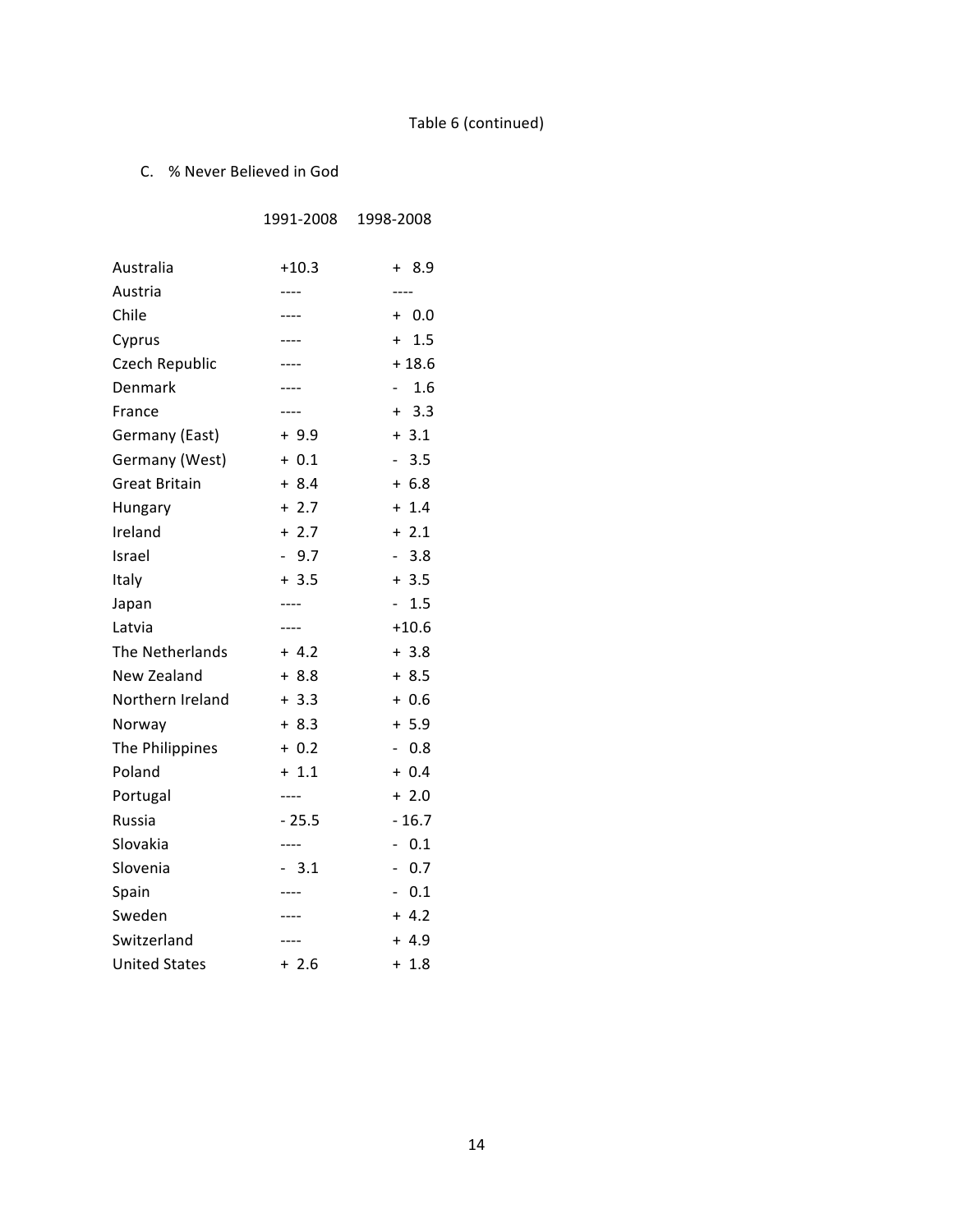# Table 6 (continued)

## D. Agrees That God Personally Concerned with People

1991-2008 1998-2008

| Australia            | $-9.1$  | $-7.7$                          |
|----------------------|---------|---------------------------------|
| Austria              | $-9.3$  | $-4.7$                          |
| Chile                | ----    | $-1.6$                          |
| Cyprus               | ----    | $-11.5$                         |
| Czech Republic       | ----    | $-5.0$                          |
| Denmark              |         | $-8.3$                          |
| France               | ----    | $-7.8$                          |
| Germany (East)       | $-2.6$  | $-4.0$                          |
| Germany (West)       | $+ 0.7$ | $+0.9$                          |
| <b>Great Britain</b> | $-5.5$  | $-2.2$                          |
| Hungary              | $+ 3.7$ | $+4.0$                          |
| Ireland              | $-7.4$  | $-7.7$                          |
| Israel               | $+20.4$ | $+2.8$                          |
| Italy                | $+0.8$  | $-1.3$                          |
| Japan                | ----    | $+2.7$                          |
| Latvia               |         | $-2.7$                          |
| The Netherlands      | $-3.4$  | $-4.4$                          |
| New Zealand          | $-4.1$  | $-2.5$                          |
| Northern Ireland     | $-14.2$ | $-2.1$                          |
| Norway               | $-5.8$  | 1.1<br>$\overline{\phantom{0}}$ |
| The Philippines      | $+2.9$  | $+3.7$                          |
| Poland               | $-3.7$  | $+0.5$                          |
| Portugal             | ----    | $-16.2$                         |
| Russia               | $+19.1$ | 9.3<br>$+$                      |
| Slovakia             | ----    | 0.1<br>$\ddot{}$                |
| Slovenia             | $+3.6$  | $+ 3.0$                         |
| Spain                |         | 0.7                             |
| Sweden               |         | 1.3<br>$\blacksquare$           |
| Switzerland          | ----    | $+ 8.0$                         |
| <b>United States</b> | $+0.6$  | 1.4<br>$\overline{\phantom{0}}$ |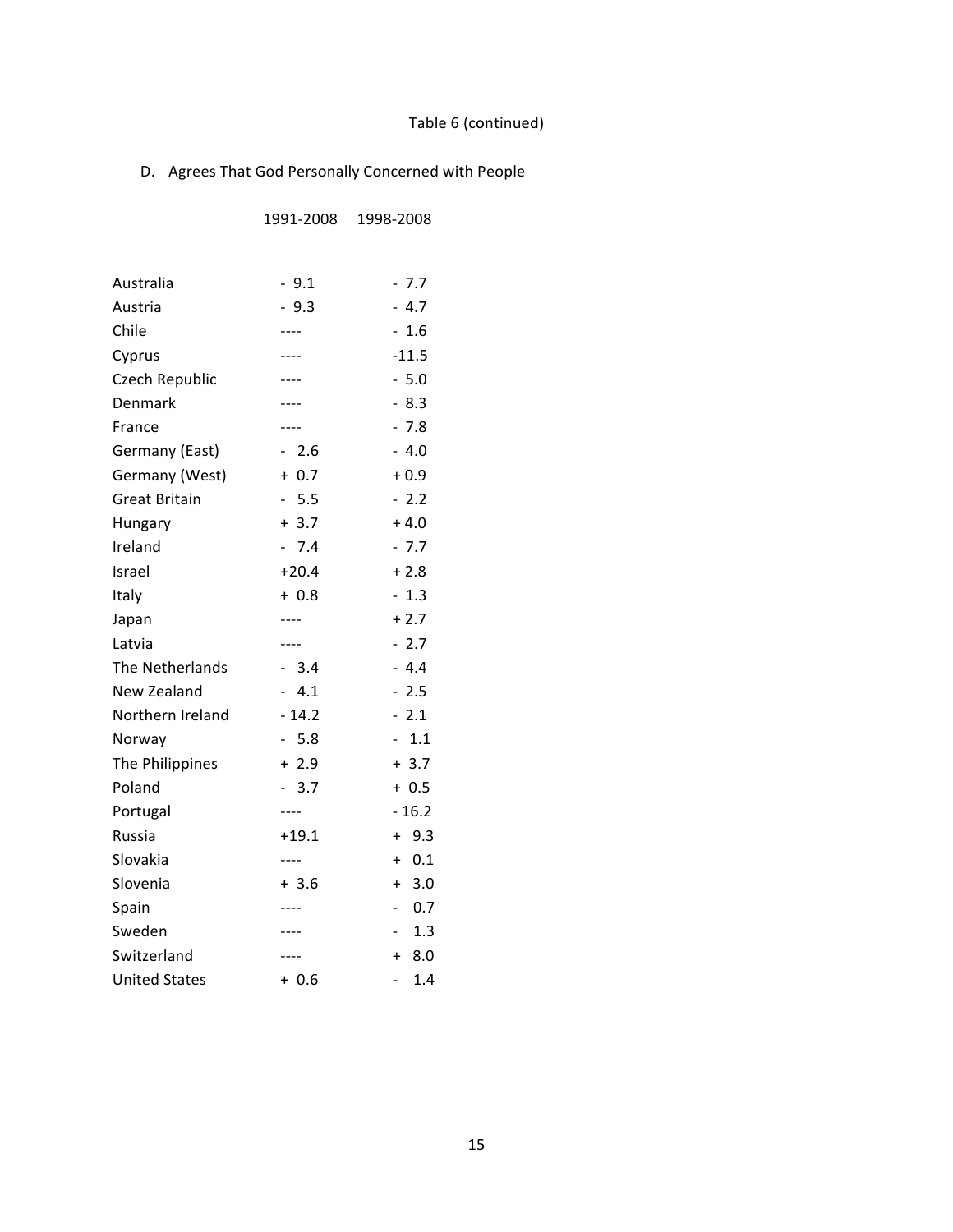## Changes in Belief in God (2008)

## "I believe in God now, but I didn't use to." Minus "I don't believe in God now, but I used to."

| Australia            | $-12.0$                          |
|----------------------|----------------------------------|
| Chile                | 0.1<br>$+$                       |
| Cyprus               | 0.2<br>$\ddot{}$                 |
| Czech Republic       | 5.5<br>$\overline{\phantom{0}}$  |
| Denmark              | 6.1<br>$\overline{\phantom{a}}$  |
| France               | 11.3<br>-                        |
| Germany (East)       | 6.9<br>$\overline{\phantom{0}}$  |
| Germany (West)       | 5.4<br>$\overline{\phantom{0}}$  |
| <b>Great Britain</b> | 10.1                             |
| Hungary              | 1.0<br>$+$                       |
| Ireland              | 0.9                              |
| Israel               | $+2.6$                           |
| Italy                | 2.7<br>$\overline{\phantom{0}}$  |
| Japan                | 1.5                              |
| Latvia               | $+11.9$                          |
| The Netherlands      | 14.0<br>$\overline{\phantom{0}}$ |
| New Zealand          | 4.0<br>$\overline{\phantom{0}}$  |
| Northern Ireland     | $+ 1.0$                          |
| Norway               | 11.0<br>$\overline{\phantom{0}}$ |
| The Philippines      | 0.8<br>$+$                       |
| Poland               | 1.8                              |
| Portugal             | 0.6<br>$+$                       |
| Russia               | $+16.0$                          |
| Slovakia             | $+ 5.6$                          |
| Slovenia             | $+8.5$                           |
| Spain                | 12.4                             |
| Sweden               | 5.5<br>$\overline{\phantom{0}}$  |
| Switzerland          | 8.2<br>$\sim$                    |
| <b>United States</b> | 1.4<br>$+$                       |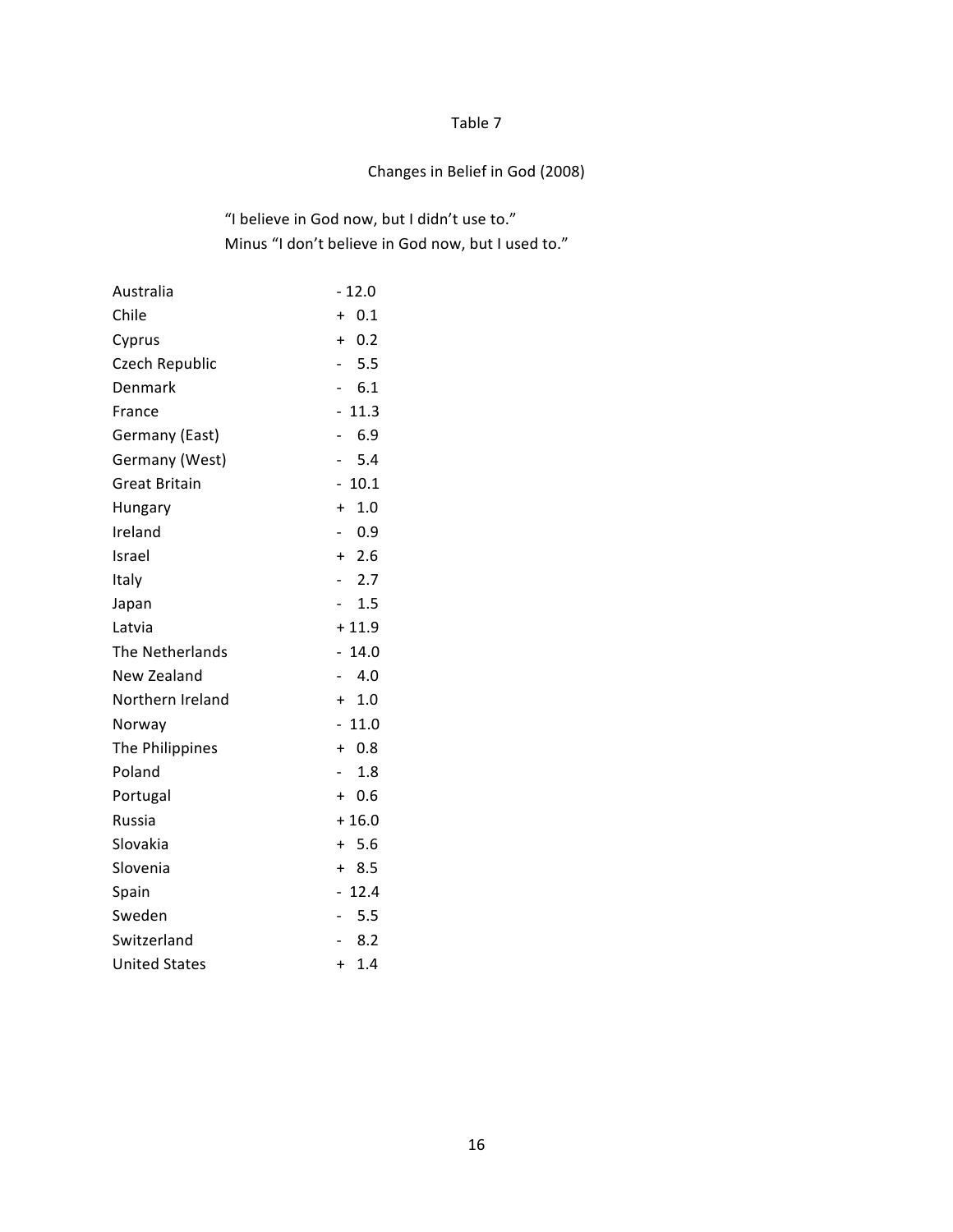## Differences by Age by Country in 2008

## A. % Certain God Exists

| Country              | Less    | 28-37 | 38-47 | 48-57 | 58-67 | $68+$ | $68 + - LT$ 28 |
|----------------------|---------|-------|-------|-------|-------|-------|----------------|
|                      | Than 28 |       |       |       |       |       |                |
| Australia            | 14.7    | 21.1  | 27.9  | 23.0  | 29.7  | 36.7  | $+22.0$        |
| Austria              | 7.7     | 22.8  | 16.4  | 22.2  | 33.3  | 31.9  | $+24.2$        |
| Chile                | 66.1    | 77.6  | 80.7  | 85.7  | 85.3  | 92.8  | $+26.7$        |
| Cyprus               | 47.8    | 47.8  | 58.2  | 69.0  | 74.3  | 89.4  | $+41.6$        |
| Czech Rep.           | $6.0\,$ | 6.5   | 7.2   | 11.4  | 12.7  | 26.4  | $+20.4$        |
| Denmark              | 8.1     | 11.1  | 10.7  | 11.5  | 14.6  | 22.3  | $+14.2$        |
| France               | 7.9     | 12.2  | 12.4  | 14.7  | 19.8  | 25.7  | $+17.8$        |
| Germany (East)       | 0.0     | 6.8   | 6.8   | 8.9   | 8.3   | 12.7  | $+12.7$        |
| Germany (West)       | 17.8    | 25.2  | 29.2  | 27.0  | 26.2  | 36.4  | $+18.6$        |
| <b>Great Britain</b> | 9.2     | 19.5  | 16.7  | 14.5  | 17.9  | 22.3  | $+13.1$        |
| Hungary              | 15.9    | 17.2  | 16.3  | 22.4  | 30.7  | 40.4  | $+24.5$        |
| Ireland              | 29.5    | 31.1  | 42.1  | 42.7  | 65.2  | 70.1  | $+40.6$        |
| Israel               | 69.1    | 66.1  | 66.0  | 68.0  | 64.9  | 52.7  | $-16.4$        |
| Italy                | 35.9    | 36.0  | 37.0  | 42.9  | 48.4  | 66.7  | $+30.8$        |
| Japan                | 2.0     | 2.7   | 3.2   | 4.8   | 4.1   | 7.8   | $+ 5.8$        |
| Latvia               | 11.7    | 20.7  | 14.4  | 23.8  | 29.4  | 38.9  | $+27.2$        |
| The Netherlands      | 20.8    | 16.4  | 18.2  | 14.8  | 23.0  | 34.3  | $+13.5$        |
| New Zealand          | 18.8    | 23.3  | 27.7  | 29.9  | 31.6  | 30.2  | $+11.4$        |
| Northern Ireland     | 35.3    | 33.5  | 40.2  | 41.5  | 57.2  | 70.6  | $+35.3$        |
| Norway               | 8.5     | 12.6  | 15.9  | 13.3  | 21.1  | 18.3  | 9.8<br>$+$     |
| The Philippines      | 76.4    | 85.8  | 85.0  | 85.1  | 85.2  | 85.9  | $+9.5$         |
| Poland               | 48.4    | 58.4  | 62.6  | 66.4  | 66.3  | 79.3  | $+30.9$        |
| Portugal             | 41.4    | 38.8  | 41.8  | 56.9  | 55.5  | 75.4  | $+34.0$        |
| Russia               | 28.2    | 29.0  | 31.4  | 23.8  | 26.8  | 41.8  | $+13.6$        |
| Slovakia             | 34.5    | 33.8  | 31.1  | 37.3  | 48.9  | 60.7  | $+26.2$        |
| Slovenia             | 17.6    | 22.8  | 20.9  | 20.3  | 23.1  | 39.1  | $+21.5$        |
| Spain                | 21.8    | 28.9  | 30.0  | 36.1  | 48.3  | 65.4  | $+43.6$        |
| Sweden               | 8.4     | 9.3   | 10.0  | 11.5  | 8.2   | 14.9  | $+ 6.5$        |
| Switzerland          | 15.6    | 23.3  | 21.1  | 27.4  | 19.9  | 42.2  | $+26.6$        |
| <b>United States</b> | 53.8    | 59.4  | 55.0  | 63.8  | 69.0  | 66.0  | $+12.2$        |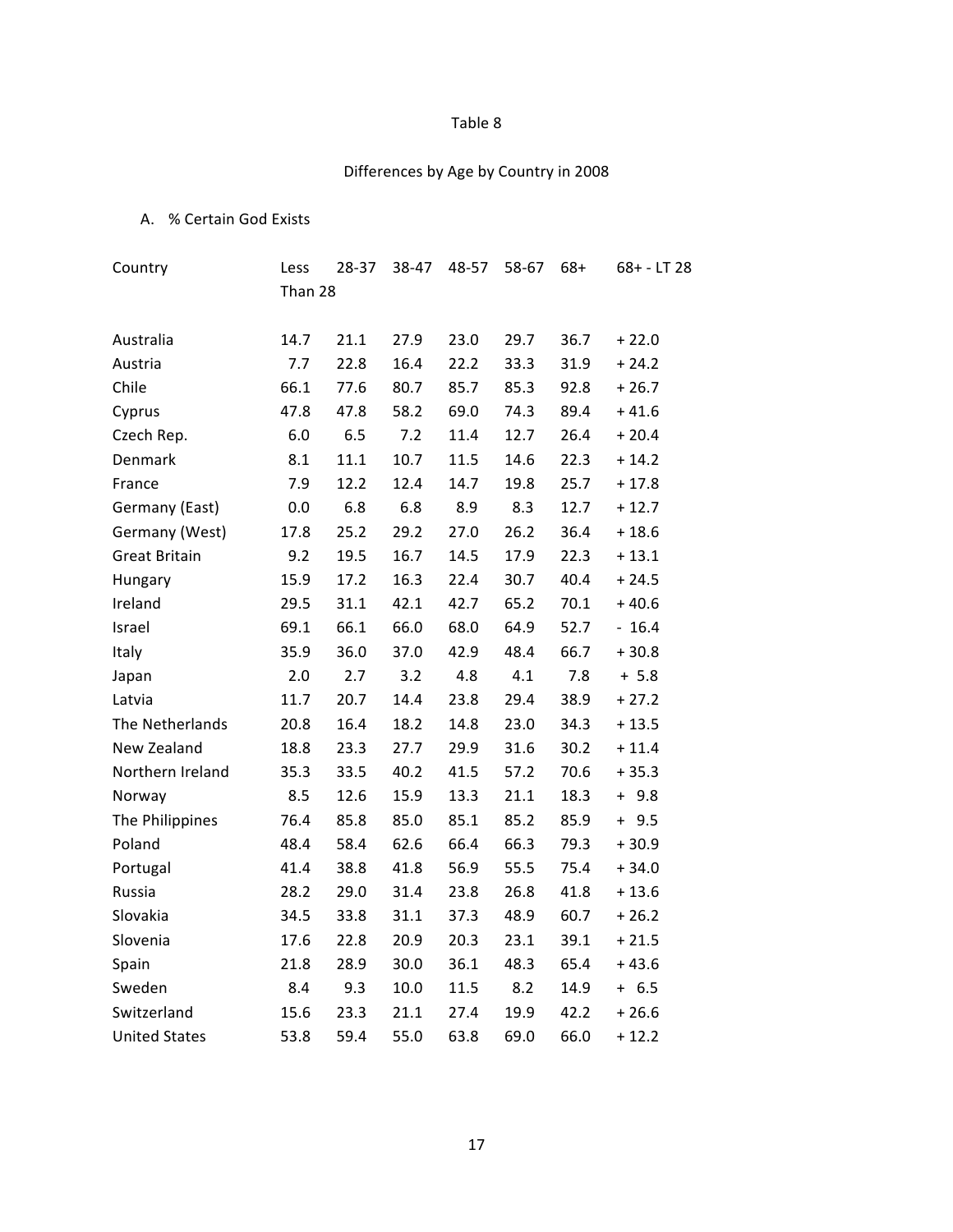# Table 8 (continued)

### B. % Never Believed

| Country              | Less    | 28-37 | 38-47 | 48-57 | 58-67 | $68+$ | LT $28 - 68 +$                  |
|----------------------|---------|-------|-------|-------|-------|-------|---------------------------------|
|                      | Than 28 |       |       |       |       |       |                                 |
| Australia            | 26.8    | 35.4  | 20.3  | 19.3  | 8.8   | 8.1   | $+18.7$                         |
| Chile                | 4.3     | 1.7   | 0.9   | 0.9   | 2.1   | 0.6   | $+ 3.7$                         |
| Cyprus               | 3.9     | 3.6   | 3.2   | 0.6   | 0.0   | 0.0   | $+ 3.9$                         |
| Czech Rep.           | 68.1    | 60.6  | 54.4  | 55.5  | 40.5  | 21.2  | $+46.9$                         |
| Denmark              | 29.2    | 27.9  | 25.4  | 24.1  | 23.9  | 15.5  | $+13.7$                         |
| France               | 34.6    | 34.9  | 25.0  | 22.3  | 15.7  | 12.1  | $+22.5$                         |
| Germany (East)       | 71.6    | 63.6  | 72.6  | 62.2  | 49.0  | 42.7  | $+28.9$                         |
| Germany (West)       | 15.3    | 15.3  | 7.5   | 9.8   | 4.4   | 5.8   | $+9.5$                          |
| <b>Great Britain</b> | 33.0    | 23.9  | 25.6  | 16.1  | 8.4   | 11.5  | $+21.5$                         |
| Hungary              | 28.5    | 31.8  | 26.7  | 25.0  | 15.3  | 8.3   | $+20.2$                         |
| Ireland              | 4.9     | 5.5   | 3.2   | 2.0   | 1.6   | 0.4   | $+ 4.5$                         |
| Israel               | 8.0     | 8.2   | 7.3   | 5.4   | 9.5   | 16.8  | 8.8<br>$\overline{\phantom{a}}$ |
| Italy                | 12.0    | 14.1  | 4.7   | 10.6  | 4.6   | 0.5   | $+11.5$                         |
| Japan                | 31.4    | 28.8  | 35.4  | 26.3  | 27.5  | 17.2  | $+14.2$                         |
| Latvia               | 42.6    | 24.0  | 32.1  | 29.1  | 23.5  | 17.6  | $+25.0$                         |
| The Netherlands      | 34.2    | 36.1  | 29.5  | 24.9  | 16.7  | 11.3  | $+22.9$                         |
| Northern Ireland     | 5.8     | 8.3   | 3.5   | 4.5   | 5.4   | 0.0   | $+ 5.8$                         |
| Norway               | 41.1    | 30.5  | 26.0  | 25.1  | 17.6  | 9.6   | $+31.5$                         |
| The Philippines      | 3.2     | 1.4   | 1.2   | 1.9   | 3.1   | 1.3   | 1.9<br>$\overline{\phantom{a}}$ |
| Poland               | 3.5     | 2.4   | 2.5   | 1.3   | 1.0   | 0.0   | $+ 3.5$                         |
| Portugal             | 13.1    | 5.3   | 5.6   | 4.4   | 1.5   | 2.9   | $+10.2$                         |
| Russia               | 5.9     | 9.3   | 12.2  | 12.0  | 17.7  | 14.3  | 8.4<br>$\blacksquare$           |
| Slovakia             | 19.0    | 18.3  | 19.4  | 11.3  | 8.7   | 3.5   | $+15.5$                         |
| Slovenia             | 27.5    | 21.7  | 13.9  | 18.3  | 21.0  | 11.2  | $+16.3$                         |
| Spain                | 17.5    | 10.2  | 10.9  | 5.5   | 5.0   | 1.4   | $+16.1$                         |
| Sweden               | 42.1    | 37.6  | 38.1  | 31.3  | 24.6  | 17.4  | $+24.7$                         |
| Switzerland          | 21.1    | 13.8  | 14.9  | 10.4  | 11.0  | 4.3   | $+16.8$                         |
| <b>United States</b> | 6.7     | 5.5   | 6.8   | 1.7   | 2.9   | 1.2   | $+ 5.5$                         |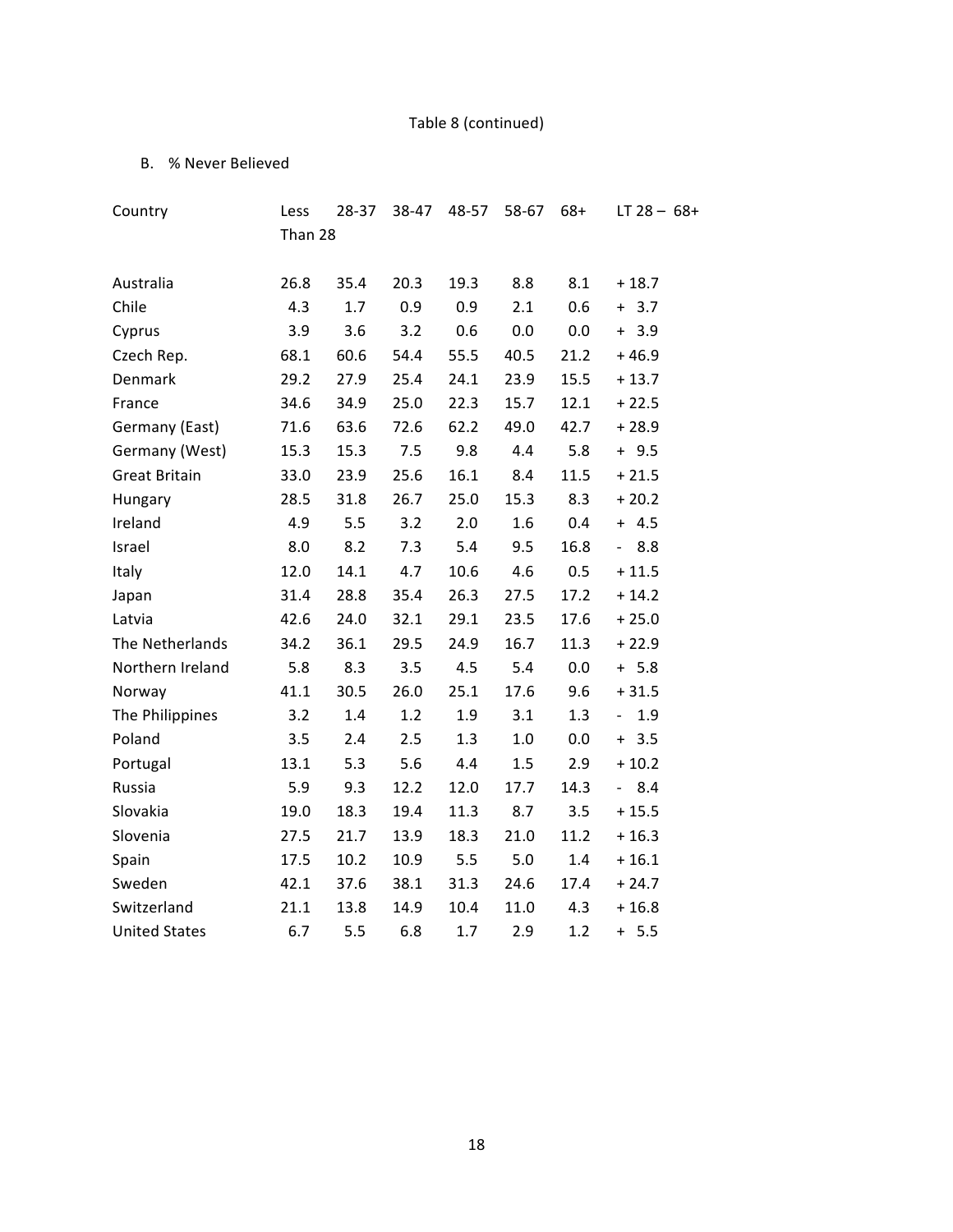# Table 8 (continued)

## C. % Agree God Personally Concerned

| Country              | Less    | 28-37 | 38-47 | 48-57 | 58-67 | $68+$ | $68 + - LT$ 28                      |
|----------------------|---------|-------|-------|-------|-------|-------|-------------------------------------|
|                      | Than 28 |       |       |       |       |       |                                     |
| Australia            | 22.8    | 25.8  | 28.7  | 28.6  | 30.7  | 35.8  | $+13.0$                             |
| Austria              | 23.1    | 26.1  | 24.4  | 30.6  | 23.8  | 36.3  | $+13.2$                             |
| Chile                | 59.5    | 71.0  | 76.5  | 72.4  | 79.6  | 81.4  | $+21.9$                             |
|                      |         |       |       |       |       |       |                                     |
| Cyprus               | 48.8    | 48.2  | 51.9  | 60.7  | 70.0  | 83.0  | $+34.2$                             |
| Czech Rep.           | 10.4    | 11.0  | 11.2  | 14.0  | 17.4  | 36.6  | $+26.2$                             |
| Denmark              | 22.0    | 28.2  | 27.7  | 27.6  | 28.1  | 35.0  | $+13.0$                             |
| France               | 10.9    | 18.9  | 17.6  | 18.8  | 21.8  | 24.2  | $+13.3$                             |
| Germany (East)       | 6.0     | 6.8   | 9.4   | 11.1  | 7.3   | 7.3   | $+ 1.3$                             |
| Germany (West)       | 26.8    | 31.3  | 36.3  | 26.3  | 30.6  | 38.2  | $+11.4$                             |
| <b>Great Britain</b> | 20.9    | 27.5  | 28.4  | 21.5  | 30.7  | 32.2  | $+11.3$                             |
| Hungary              | 27.8    | 28.6  | 23.5  | 26.8  | 30.1  | 51.7  | $+23.9$                             |
| Ireland              | 49.3    | 55.4  | 65.0  | 65.6  | 78.7  | 88.5  | $+39.2$                             |
| Israel               | 70.5    | 69.4  | 69.6  | 66.5  | 58.8  | 56.5  | $-14.0$                             |
| Italy                | 50.7    | 38.0  | 56.3  | 42.4  | 62.1  | 72.4  | $+21.7$                             |
| Japan                | 25.5    | 26.1  | 21.7  | 25.3  | 22.5  | 23.8  | $1.7\,$<br>$\overline{\phantom{0}}$ |
| Latvia               | 26.5    | 35.2  | 29.9  | 37.0  | 48.4  | 63.4  | $+36.9$                             |
| The Netherlands      | 25.0    | 20.2  | 22.0  | 18.1  | 25.1  | 36.4  | $+11.4$                             |
| Northern Ireland     | 51.3    | 46.1  | 58.3  | 56.4  | 69.2  | 79.0  | $+27.7$                             |
| Norway               | 18.4    | 25.8  | 21.6  | 26.5  | 32.2  | 29.8  | $+ 8.2$                             |
| The Philippines      | 90.4    | 92.6  | 92.1  | 93.8  | 89.1  | 92.3  | 1.9<br>$+$                          |
| Poland               | 51.6    | 57.8  | 64.1  | 57.1  | 59.7  | 75.7  | $+24.1$                             |
| Portugal             | 46.7    | 45.5  | 58.2  | 52.6  | 73.0  | 77.8  | $+31.1$                             |
| Russia               | 39.1    | 37.7  | 45.7  | 35.2  | 42.7  | 48.1  | $+9.0$                              |
| Slovakia             | 45.5    | 47.4  | 44.4  | 48.8  | 58.0  | 71.9  | $+26.4$                             |
| Slovenia             | 21.8    | 27.7  | 23.5  | 27.9  | 29.4  | 32.9  | $+11.1$                             |
| Spain                | 29.4    | 31.8  | 29.8  | 36.5  | 47.0  | 61.2  | $+31.8$                             |
| Sweden               | 18.5    | 16.5  | 18.6  | 22.0  | 16.4  | 23.6  | $+ 5.1$                             |
| Switzerland          | 42.7    | 44.3  | 49.7  | 47.1  | 36.5  | 46.5  | 3.8<br>$\ddot{}$                    |
| <b>United States</b> | 65.6    | 64.6  | 66.4  | 75.2  | 74.3  | 72.5  | 6.9<br>$\ddot{}$                    |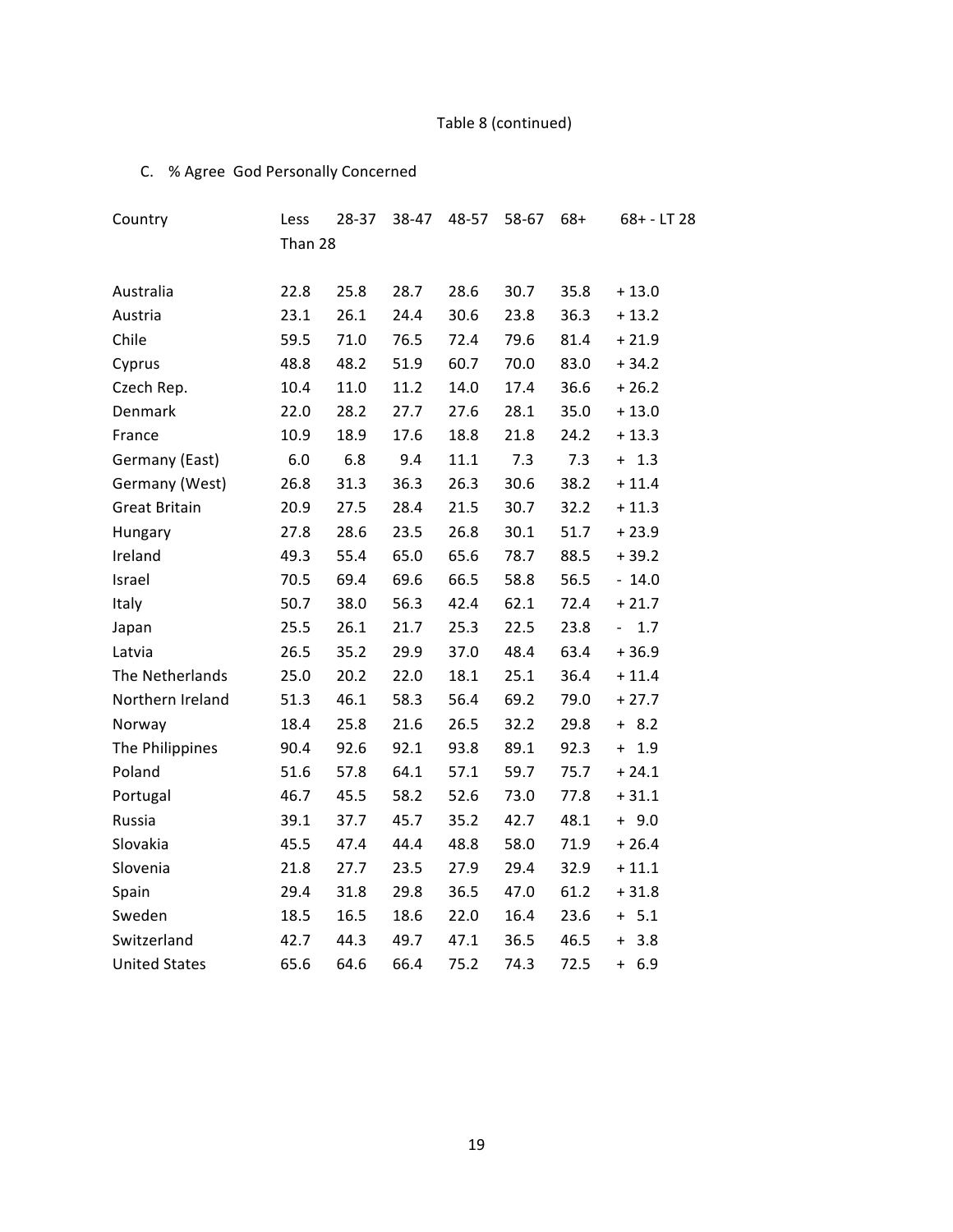#### References

- Chaves, Mark, American Religion: Contemporary Trends. Princeton: Princeton University Press, 2011.
- Gorski, Philip S. and Altinordu, Ates, "After Secularization?" Annual Review of Sociology, 34 (2008), 55-85.
- Greeley, Andrew M., Religion in Europe at the End of the Second Millennium: A Sociological Profile. New Brunswick, NJ: Transaction Publishers, 2003.
- Kay, William K., "Belief in God in Great Britain, 1945-1996: Moving the Scenery Behind Classroom RE," British Journal of Religious Education, 20 (1997), 28-41.
- "Is God Coming Back to Life?" Time Magazine, 94 (December 26, 1969).
- "Is God Dead?" Time Magazine, 87 (April 8, 1966).
- Norris, Pippa and Inglehart, Ronald, Sacred and Secular: Religion and Politics Worldwide. 2<sup>nd</sup>edition. Cambridge: Cambridge University Press, 2011.
- Rebhun, Uzi, "Major Trends in the Development of Israeli Jews: A Synthesis of the Last Century," in Jews in Israel: Contemporary Social and Cultural Patterns, edited by Uzi Rebhun and Chaim I. Waxman. Lebanon, NH: University Press of New England, 2004.
- Smith, Tom W., "Developing and Evaluating Cross-national Survey Instruments," edited by Stanley Presser et al., Methods for Testing and Evaluating Survey Questionnaires. New York: John Wiley & Sons, 2004.
- Smith, Tom W., "Religious Change Around the World," GSS Cross-National Report No. 30. Chicago: NORC, 2009.
- Smith, Tom W., "Religious Change in the United States" Paper presented to the Nuffield College Trinity Term Sociology Seminar, Oxford University, May, 2012.
- Stark, Rodney, "Secularization, RIP," Sociology of Religion, 60 (1999), 182-193.
- Stark, Rodney and Finke, Roger, Acts of Faith: Explaining the Human Side of Religion. Berkeley, CA: University of California Press, 2000.
- Voas, David, "The Rise and Fall of Fuzzy Fidelity in Europe," European Sociological Review, 25 (2009), 155c168.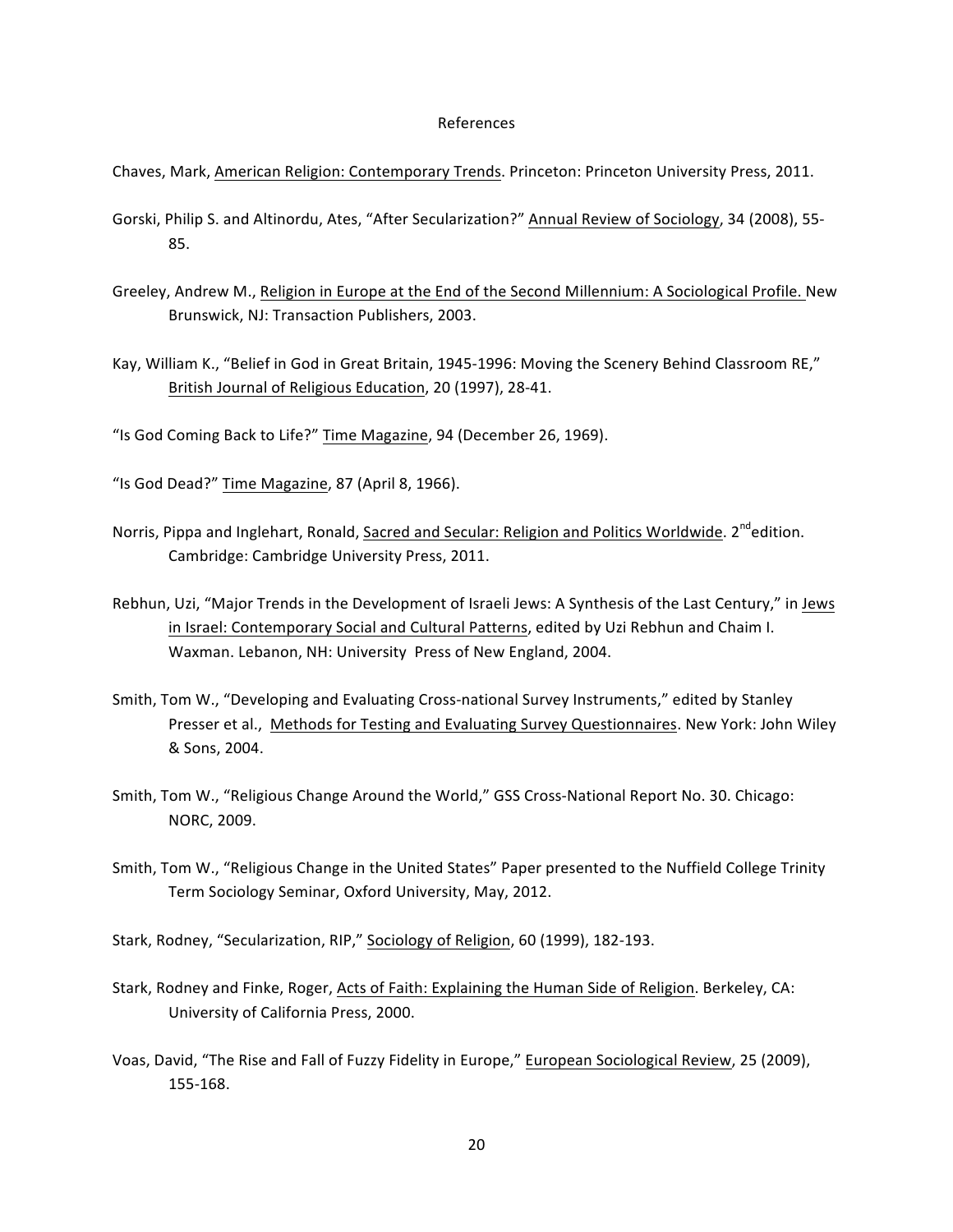Ziebertz, Hans-Georg, Imagining God: Empirical Explorations from an International Perspective. Berlin: LIT Verlag, 2002.